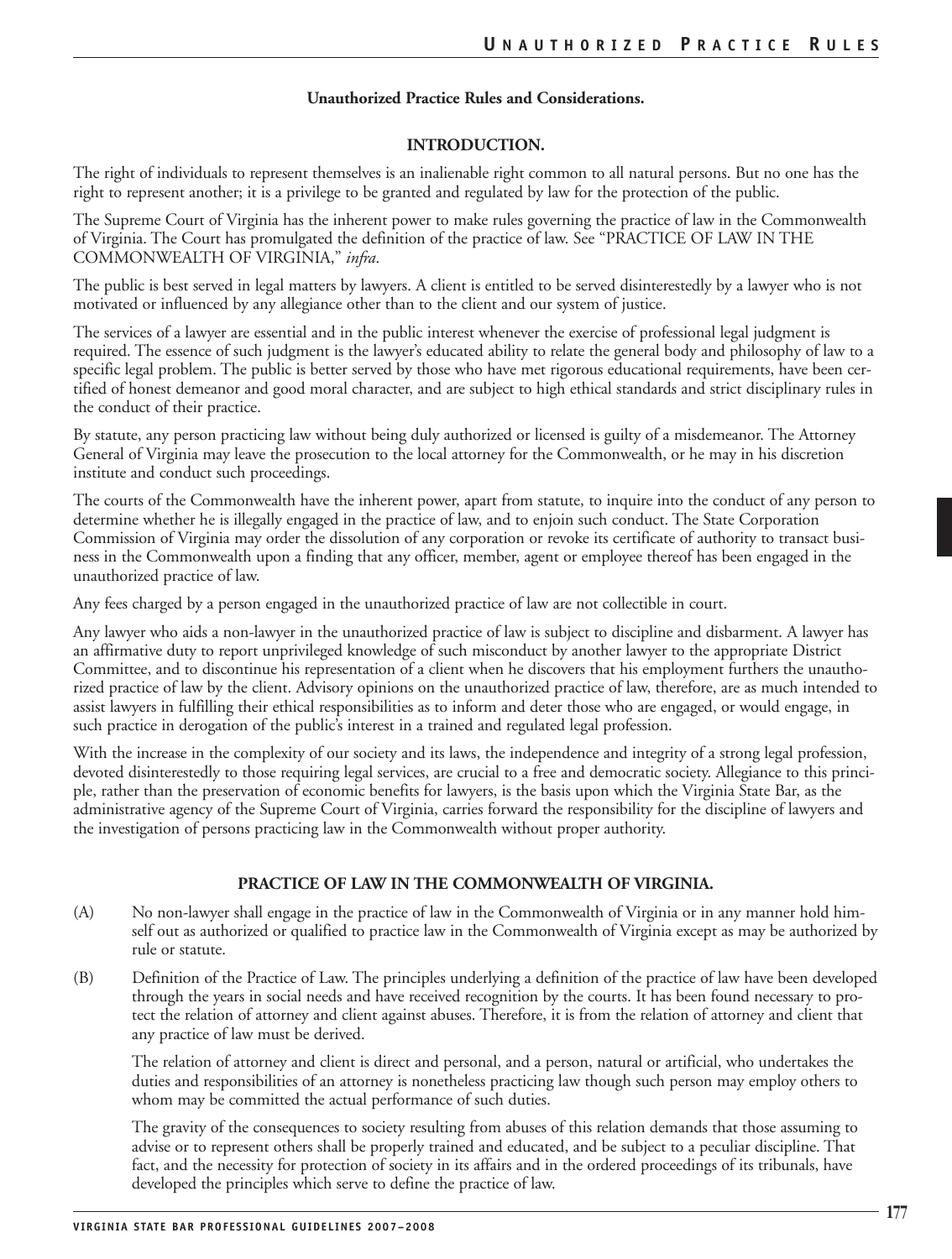Generally, the relation of attorney and client exists, and one is deemed to be practicing law whenever he furnishes to another advice or service under circumstances which imply his possession and use of legal knowledge or skill.

Specifically, the relation of attorney and client exists, and one is deemed to be practicing law whenever

- (1) One undertakes for compensation, direct or indirect, to advise another, not his regular employer, in any matter involving the application of legal principles to facts or purposes or desires.
- (2) One, other than as a regular employee acting for his employer, undertakes, with or without compensation, to prepare for another legal instruments of any character, other than notices or contracts incident to the regular course of conducting a licensed business.
- (3) One undertakes, with or without compensation, to represent the interest of another before any tribunaljudicial, administrative, or executive-otherwise than in the presentation of facts, figures, or factual conclusions, as distinguished from legal conclusions, by an employee regularly and bona fide employed on a salary basis, or by one specially employed as an expert in respect to such facts and figures when such representation by such employee or expert does not involve the examination of witnesses or preparation of pleadings.
- (4) One holds himself or herself out to another as qualified or authorized to practice law in the Commonwealth of Virginia.
- (C) Definition of "Non-lawyer." The term "non-lawyer" means any person, firm, association or corporation not duly licensed or authorized to practice law in the Commonwealth of Virginia. However, the term "non-lawyer" shall not include foreign attorneys who provide legal advice or services in Virginia to clients under the following restrictions and qualifications:
	- (1) Such foreign attorney must be admitted to practice and in good standing in any state in the United States; and
	- (2) The services provided must be on an occasional basis only and incidental to representation of a client whom the attorney represents elsewhere; and
	- (3) The client must be informed that the attorney is not admitted in Virginia.

A lawyer who provides services not authorized under this rule must associate with an attorney authorized to practice in Virginia.

Nothing herein shall be deemed to overrule or contradict the requirements of Rules of this Court regarding foreign attorneys admitted to practice in the courts of the Commonwealth of Virginia including the association of counsel admitted to practice before the courts of this Commonwealth.

A lawyer who provides services as authorized under this rule, or who is admitted *pro hac vice* under Rule 1A:4 shall, with regard to such services or admission, be bound by the disciplinary rules set forth in the Virginia Code of Professional Responsibility.

Failure of the foreign attorney to comply with the requirements of these provisions shall render the activity by the attorney in Virginia to be the unauthorized practice of law.

(D) The Unauthorized Practice rules which follow represent a nonexclusive list of specific types of practice which would violate these rules.

#### **Unauthorized Practice Rule 1. Practice Before Tribunals.**

## **UPR 1-101**. Representation Before Tribunals.

- (A) A non-lawyer, with or without compensation, shall not represent the interest of another before a tribunal, otherwise than in the presentation of facts, figures or factual conclusions, as distinguished from legal conclusions, except:
	- (1) A non-lawyer under the supervision of a lawyer who is a regular employee of a legal aid society approved by the Virginia State Bar in accordance with its rules and regulations adopted under Section 54.1-3916 of the Code of Virginia may represent an indigent patron of such society before such a tribunal when authorized to do so by the governing body of such society and when such representation is permitted by the rules of practice of such tribunal. The supervising attorney shall assume personal professional responsibility for any work undertaken by the non-lawyer.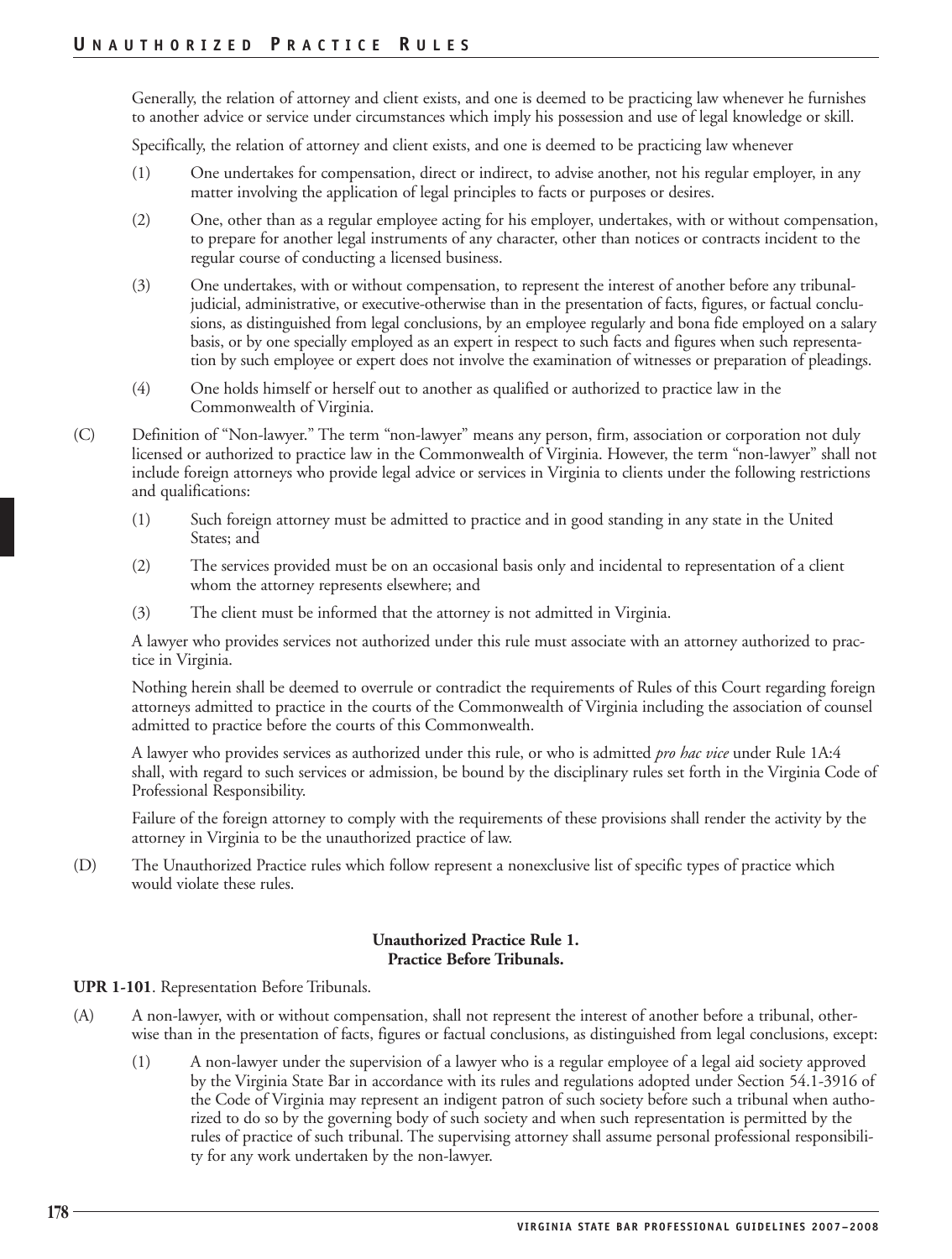- (2) A law student may appear and represent others before such a tribunal in accordance with the third-year student practice rule.
- (B) A non-lawyer regularly employed on a salary basis by a corporation appearing on behalf of his employer before a tribunal shall not engage in activities involving the examination of witnesses, the preparation and filing of briefs or pleadings or the presenting of legal conclusions.
- (C) A non-lawyer regularly employed by a corporation or partnership may appear and file certain pleadings on behalf of his or her employer as authorized by Virginia Code § 16.1-88.03.

### **Unauthorized Practice Considerations**.

**UPC 1-1**. The term "tribunal" shall include, in addition to the courts and judicial officers of Virginia or of the United States of America, the State Corporation Commission of Virginia and its various divisions, the Virginia Workers' Compensation Commission, and the Alcoholic Beverage Control Board, or any agency, authority, board, or commission when it determines the rights and obligations of parties to proceedings before it, as opposed to promulgating rules and regulations of general applicability. Such term does not include a tribunal established by virtue of the Constitution or laws of the United States, to the extent that the regulation of practice before such tribunal has been preempted by federal law, nor does it include a tribunal established under the Constitution or laws of Virginia before which the practice or appearance by a non lawyer on behalf of another is authorized by statute.

**UPC 1-2**. A non-lawyer may represent himself, but not the interest of another, before any tribunal. A non-lawyer regularly employed on a salary basis or one specially retained as an expert (whether as an independent contractor or an employee of another) may present facts, figures, or factual conclusions, as distinguished from legal conclusions, when such presentation does not involve the examination of witnesses or preparation of briefs or pleadings.

**UPC 1-3**. A corporation (other than a duly registered law corporation) does not have the same right of appearance before a tribunal as an individual and may not be represented before a tribunal by its officers, employees or agents who are not duly authorized or licensed to practice law in Virginia. A corporation can be represented only by a lawyer before a tribunal, with respect to matters involving legal conclusions, examination of witnesses or preparation of briefs or pleadings.

**UPC 1-4.** A lawyer who is duly authorized or licensed to practice law in Virginia and who is also regularly employed on a salary basis by a corporation may represent such corporation before a tribunal as lawyer for the corporation, with the same privileges of a lawyer in private practice (including confidential communications with his employer when he is acting as a lawyer in connection with such communication).

**UPC 1-5**. A lawyer who is duly authorized or licensed to practice law in Virginia and who is regularly employed on a salary basis by a corporation may also represent before a tribunal the interest of a subsidiary or affiliated corporation when requested to do so by his employer and when not otherwise in conflict with the Virginia Code of Professional Responsibility. Such lawyer (unless a regular employee of a duly registered law corporation) in the course of his employment may not normally represent before a tribunal customers or patrons of his employer.

### **Unauthorized Practice Rule 2. Lay Adjusters**.

#### **UPR 2-101**. Definitions.

- (A) "Lay adjuster" refers to a non-lawyer retained by a principal as an employee, independent contractor, or employee of an independent contractor, for the purposes of
	- (1) investigating facts and circumstances related to a personal injury and/or property claim;
	- (2) reporting such facts to his principal; or
	- (3) assisting his principal in the handling, negotiation and settlement of such claim.
- (B) "Principal" refers to:
	- (1) an insurance company as defined in Title 38.2 of the Code of Virginia;
	- (2) a self-insured; or
	- (3) any insured individual, business entity or governmental organization asserting a right to payment under an insurance policy or insurance contract issued to such individual, business entity or governmental organization arising out of the occurrence of the contingency or loss covered by such policy or contract.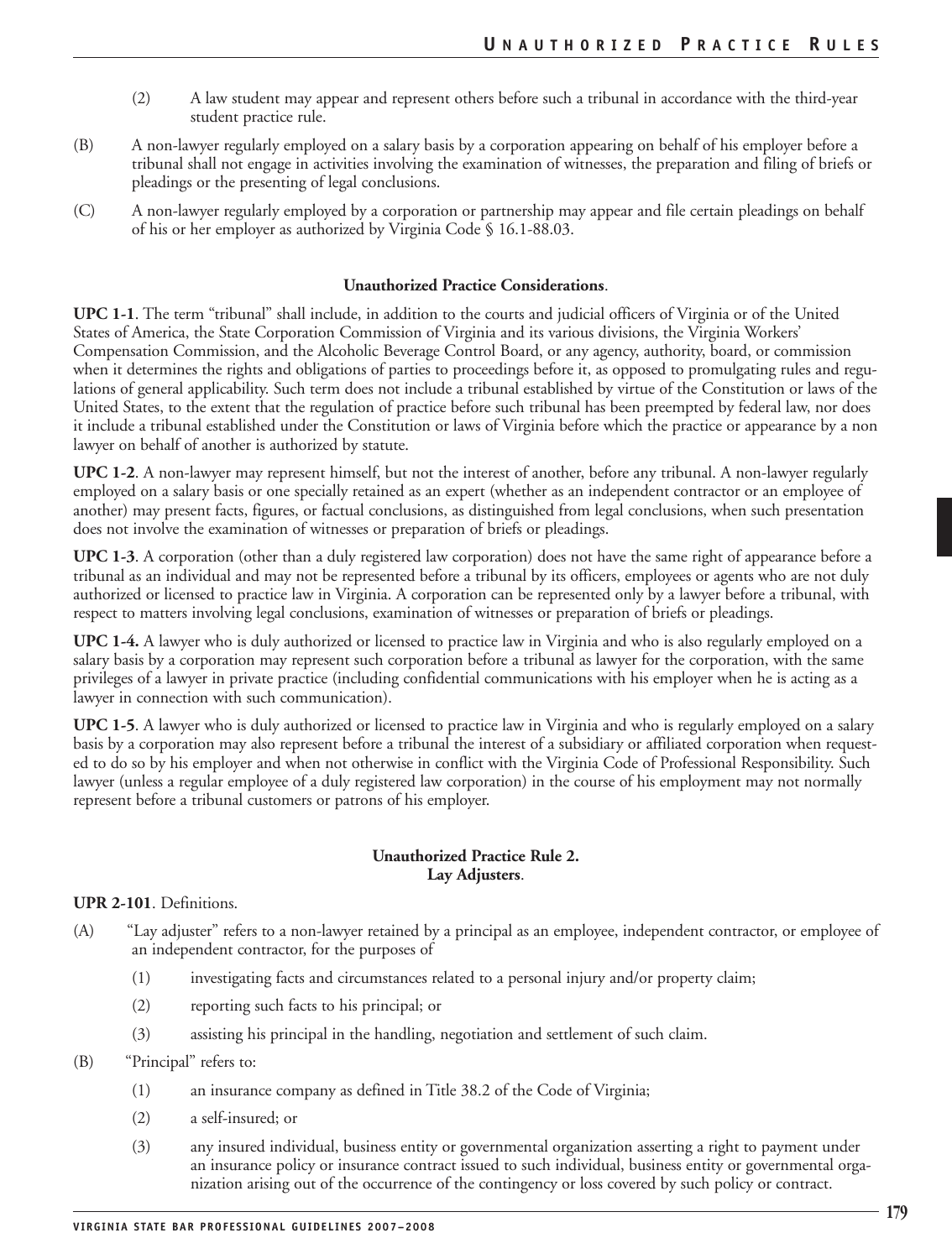- (C) A business entity shall include but not be limited to a sole proprietorship, firm, partnership, corporation, joint venture, association or unincorporated association engaged in a commercial, charitable or professional activity.
- (D) "Self-insured" refers to any person, business entity (as defined hereinabove) or governmental organization which is potentially liable for claims and which does not elect to insure against loss or, to the extent such organization retains by way of a percentage or deductible, a portion of its risk.

# **UPR 2-102**. Investigation.

- (A) A non-lawyer shall not for compensation, direct or indirect, advise another as to the law governing the facts as disclosed by his investigation, except:
	- (1) A lay adjuster may investigate the facts relative to a claim, and make a report thereon and an estimate of its monetary value to his principal.
	- (2) A lay adjuster may give his opinion to his principal as to liability with respect to a claim investigated by him.

## **UPR 2-103**. Negotiation of a Settlement.

- (A) A non-lawyer shall not for compensation, direct or indirect, negotiate or settle a claim on behalf of another party not represented by a lawyer except:
	- (1) A lay adjuster may secure and convey factual data and information, transmit settlement offers made by either party, determine and express his opinion on the extent of damage or injury and its monetary value, deliver releases or other documents, and assist the lawyer for his principal in the efficient performance of ministerial acts arising out of the settlement negotiations.
	- (2) A lay adjuster may, in the course of negotiating a settlement for his principal, make statements to the claimant or others as to his principal's liability or as to the law governing the facts to the extent consistent with the principles enunciated in the Rules Governing Unfair Claim Settlement Practices as from time to time promulgated by the State Corporation Commission of Virginia, Section 38.2-510 of the Code of Virginia, provided that
		- (a) the lay adjuster has informed the claimant or other person that his principal may be adversarial to the claimant or other person;
		- (b) it is clear that the claimant or other person recognizes the lay adjuster as an adversary; and
		- (c) it is apparent that the claimant or other person is otherwise competent to manage his own affairs.
- (B) A non-lawyer shall not for compensation, direct or indirect, conduct negotiations to settle a claim pending in court except with the approval of the lawyer for his principal.

## **UPR 2-104**. Preparation of Documents.

(A) A non-lawyer shall not, with or without compensation, direct or indirect, prepare or deliver legal instruments of any character except a lay adjuster may prepare a form of release or other document prepared or approved by his principal as to which the lay adjuster may fill in blanks supplying factual data.

## **UPR 2-105**. Third Party Claims.

- (A) The activities authorized under UPR 2-102, 2-103 and 2-104 are permitted only on behalf of a principal
	- (1) which is making a claim against its own insurance carrier; or
	- (2) which is subject to a claim which may be paid by the principal or its insurance carrier; or
	- (3) which is pursuing its subrogation rights.
- (B) Except as permitted in  $(A)(3)$  above, neither a non-lawyer nor a lay adjuster may engage in any of the activities described in UPR 2-102, 2-103 and 2-104, on behalf of any principal or other party which is making or may make a claim against a third party or against an insurance carrier or other potential guarantor or payor of third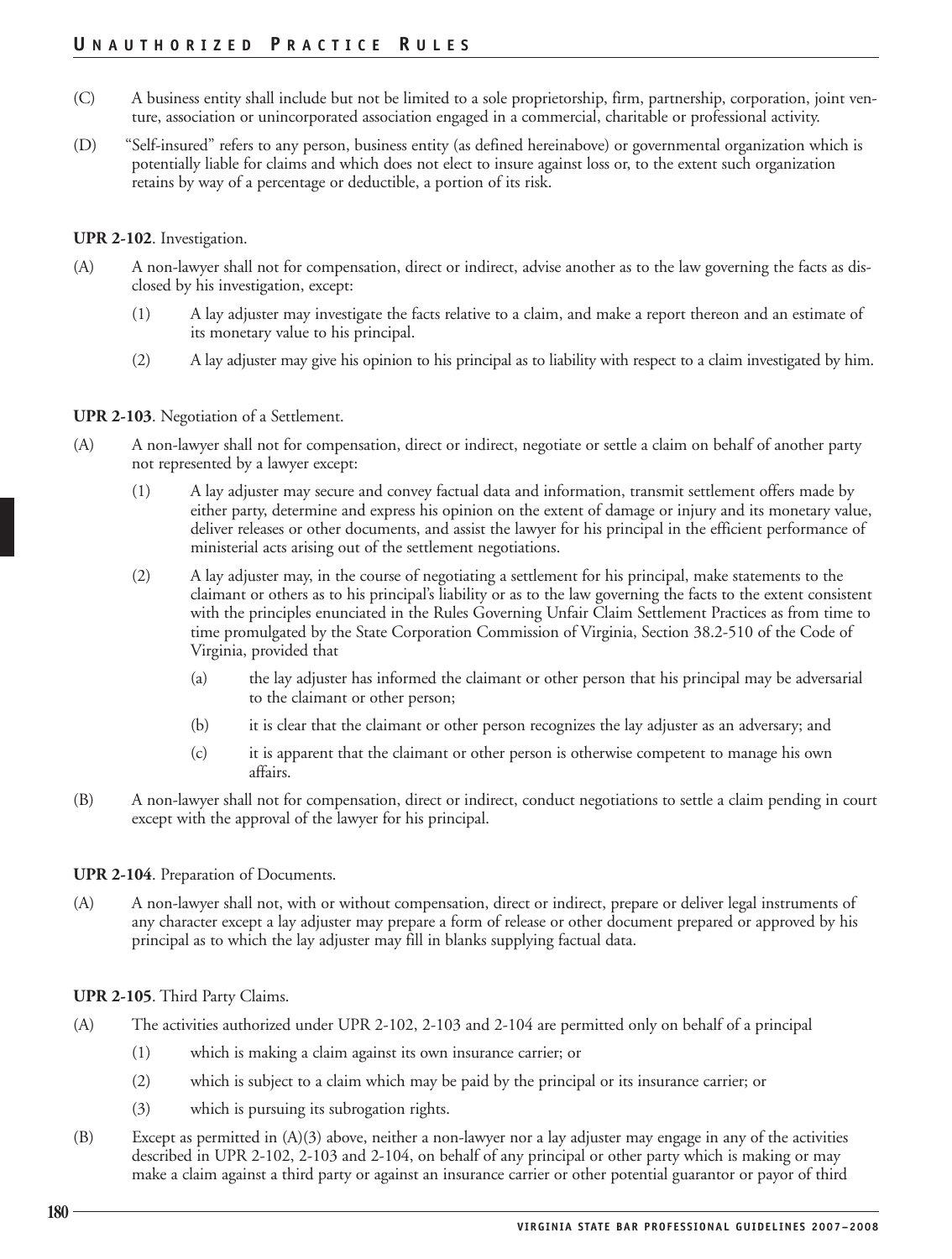party liability to the principal or other party. Claims against an insured's insurance carrier for Uninsured Motorists or Under Insured Motorists coverage shall be deemed to be third party claims.

### **Unauthorized Practice Considerations**.

**UPC 2-1.** For example, the activities of a lay adjuster in claims may consist of acting on behalf of his principal in identifying the facts and parties, securing witness statements, estimating the costs of repair, and compiling other information about the claim. Statements are given by the lay adjuster to his principal from whom he receives instructions as to the disposition of the claim. The lay adjuster then may attempt to settle the claim at the monetary value his principal is willing to pay or accept.

**UPC 2-2.** As a part of his factual analysis, a lay adjuster may express his opinion on the extent of damage or injury and the monetary value of any claim investigated by him.

**UPC 2-3**. A lay adjuster may, incident to his investigation of the facts, give to his principal his opinion of liability as disclosed by his investigation. Such lay adjuster is authorized to make a settlement on behalf of his principal and, in the course of such negotiations, make statements as to his principal's liability or as to the law governing the facts to the extent consistent with the Rules Governing Unfair Claim Settlement Practices, as applicable. A lay adjuster not now covered by such Rules may make statements as to his principal's legal liability, or as to the law governing the facts to the extent consistent with the principles enunciated in such Rules, and with the requirements of UPR 2103(A)(2).

**UPC 2-4**. In a claim pending in court, a lay adjuster may properly secure factual data and transmit settlement offers made on behalf of his principal when acting with the consent of the lawyers for both plaintiff and defendant. With such consent, he may also assist in the settlement negotiations with the approval of the lawyer for his principal.

**UPC 2-5.** A lawyer who is regularly employed on a salary basis as a lay adjuster is deemed to be acting on behalf of his employer and is subject to the same limitations with respect to representing his employer's customers or patrons as are imposed on his employer hereunder.

**UPC 2-6.** If a lay adjuster in any case attempts to draft legally binding settlement papers, he is engaged in the unauthorized practice of law. A lay adjuster may draft a receipt or fill in blanks supplying factual data in a form of release or other document prepared or approved by his principal, but he may not otherwise undertake to draft particular provisions intended to have legally binding effect in a specific case.

### **Unauthorized Practice Rule 3. Collection Agencies.**

**UPR 3-101**. Attorney-Client Relationship.

- (A) An agency shall not disrupt the relationship of confidence and trust which must exist between a lawyer and his client.
- (B) An agency shall not prevent a lawyer from exercising independent professional judgment on behalf of his client by attempting to fix the lawyer's compensation, or sharing in a percentage of his compensation, or prescribing the terms of his employment, or attempting in any way to control or direct his actions.
- (C) An agency shall not place itself between the lawyer and the creditor in an attempt to act as the only conduit of information between the two, since this would prevent the establishment of the fundamental relationship of trust and direct personal responsibility which ought to exist between a lawyer and his client.

**UPR 3-102**. Referral and Control of Claims.

- (A) An agency may refer claims to a lawyer on behalf of the creditor subject to the following:
	- (1) The creditor shall first have the opportunity to select a lawyer of his own choosing.
	- (2) If the creditor does not so select a lawyer, the agency shall submit a list of lawyers from which the creditor may make his selection, which list may include the customary fee of each attorney. The creditor may subsequently authorize the agency to refer his account to the lawyer so selected by the creditor.
	- (3) The lawyer shall be free at all times to communicate directly with the creditor; and, upon receipt of the initial referral, as well as upon receipt of any subsequent referral unacceptable to the lawyer on the basis of the prior fee arrangement, the lawyer shall communicate with the creditor for the purpose of establishing the fee arrangement, in which arrangement the agency shall not participate.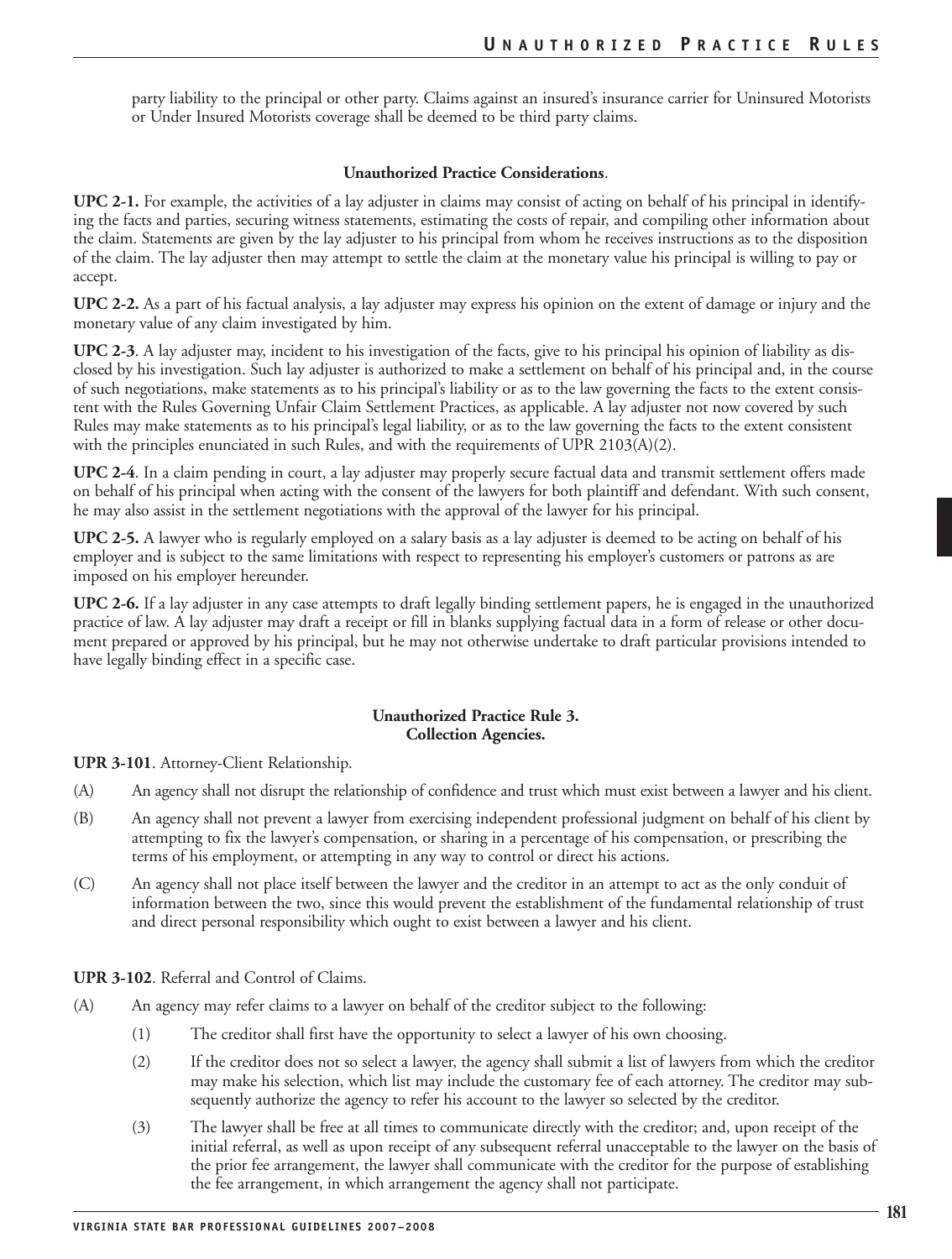- (4) The agency may thereafter, if authorized by the creditor, continue correspondence of a routine nature with the lawyer on behalf of the creditor.
- (B) An agency shall not exercise or attempt to exercise any control or imply that it has any right to control the actions of the lawyer in the handling of the creditor's claim. All decisions are to be those of the lawyer acting on behalf of his client, the creditor.

**UPR 3-103**. Preparation of Documents.

- (A) An agency may prepare statements of accounts and affidavits of facts relating to accounts and may file the same with personal representatives and trustees in bankruptcy.
- (B) An agency shall not prepare a proof of claim or file such a claim as agent for the creditor with the bankruptcy court except to the extent it is permitted to do so by the Bankruptcy Rules.
- (C) An agency shall not prepare for others any document which requires legal training or the application of legal principles to factual situations except as authorized under these Rules.
- (D) An agency shall not use any letters or forms which threaten the institution of legal proceedings or simulate judicial process or notice of judicial process.

### **Unauthorized Practice Considerations.**

**UPC 3-1**. A collection agency (herein referred to as "an agency") is a business involved in the collection of past-due accounts for its customer (herein referred to as "the creditor"). The efforts of an agency to collect such a claim through correspondence or personal contacts, or both, are not the unauthorized practice of law. It is, however, improper for an agency to refer an account to a lawyer in a manner which disrupts the fundamental lawyerclient relationship.

**UPC 3-2**. It is critical to the lawyer-client relationship that the lawyer remain in a position that will enable him to exercise independent judgment on behalf of his client, the creditor. A lawyer should not accept a claim from an agency under circumstances or pursuant to an arrangement that would render his judgment susceptible to control by the agency.

**UPC 3-3.** A referral by an agency which permits the agency to fix the lawyer's compensation, or share in a percentage of his compensation, or prescribe the terms of his employment, or control and direct his actions, is improper. The lawyer, while handling such a claim, would not be governed by his independent judgment of what would best benefit his client, the creditor, but would be influenced, if not controlled, by the provisions of the agreement by which the referral was made. Since an agency itself cannot directly provide the creditor with legal advice, it cannot be permitted to provide such advice indirectly by influencing the actions of the lawyer.

**UPC 3-4.** With regard to referrals by an agency to a lawyer, any arrangement or understanding requiring that communications between the lawyer and the creditor be handled only through the agency is improper. Such an arrangement could disrupt the relationship of trust and direct personal responsibility which ought to exist between a lawyer and his client. With direct communications, the lawyer can better perceive and analyze the individual needs of his client, and the creditor's direct contact with his lawyer lessens the possibility of misunderstanding and affords him the opportunity to determine for himself the quality of service that he is receiving. Furthermore, if the agency is the sole conduit of information, the lawyer is unable to preserve the confidences and secrets of his client. There can be no effective representation of a client if the client is reluctant to provide his lawyer with a complete and accurate statement of the facts because of his concern that this information might be divulged to some third party without his permission. It is the responsibility of both the lawyer and the agency to abide by these considerations and to avoid arrangements contrary thereto.

**UPC 3-5.** The decision to bring suit on a claim involves the application of legal principles to a factual situation. An agency threatening the institution of legal proceedings is engaged in the unauthorized practice of law, but the mere statement that the claim is being or will be referred to a lawyer, without more, is not deemed to be threatening the institution of legal proceedings as long as the lawyer remains free to exercise his independent professional judgment on behalf of the creditor. Likewise, the use by an agency of letters or forms that simulate or are intended to simulate judicial process or notice of judicial process is improper.

**UPC 3-6**. Statements of account and affidavits of facts relating to accounts and other matters are not legal instruments, and the preparation of the same by an agency is not the unauthorized practice of law. Such preparation does not require legal training or the application of legal principles; nor is the mere filing of such accounts or affidavits with personal representatives, trustees in bankruptcy and the like representing the interest of another before a tribunal.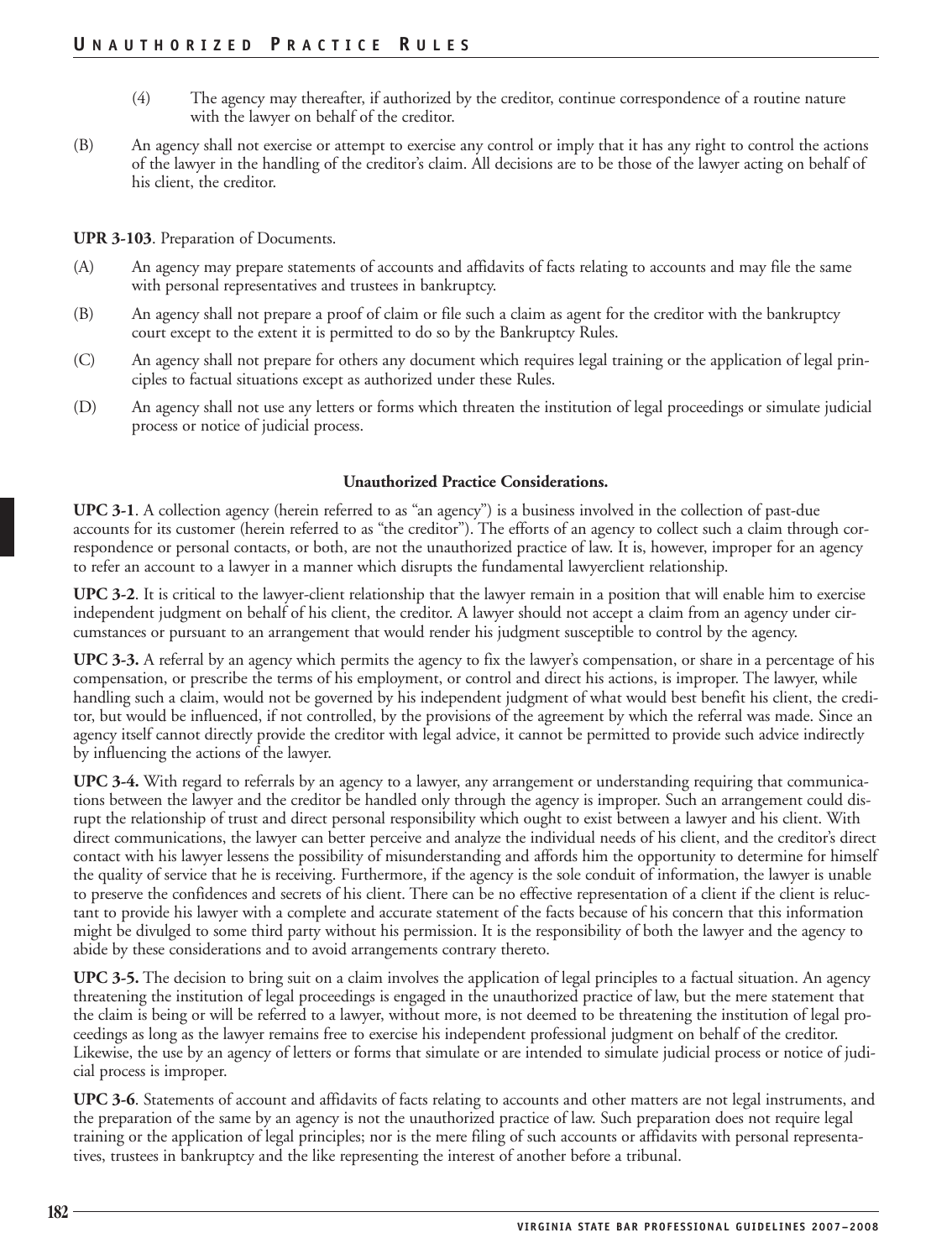**UPC 3-7**. A non-lawyer may properly act as a trustee in bankruptcy but may not prepare pleadings in the bankruptcy court except as authorized by the Bankruptcy Rules.

## **Unauthorized Practice Rule 4. Estate Planning and Settlement**.

**UPR 4-101**. Estate Planning Advice.

- (A) A non-lawyer shall not advise another for compensation, direct or indirect, in any matter involving the application of legal principles to particular facts or purposes or desires, except:
	- (1) A non-lawyer may collect information and analyze the facts and assets of a particular estate in relation to its economic or investment needs.
	- (2) A non-lawyer may, incident to the sale or transfer of a particular investment asset, give information about the laws affecting the holding or disposition of such asset, such as making projections of possible tax effects arising from a transfer of ownership of a life insurance policy, security or other investment.
	- (3) A non-lawyer may specifically recommend dispositive provisions for a will or trust.

#### **UPR 4-102**. Holding Out With Regard to Estate Planning.

- (A) Except to the extent estate planning advice is permitted under UPR 4-101, a non-lawyer shall not hold himself out as authorized to furnish another advice or service under circumstances which imply his possession of legal knowledge or skill in the application of any law, federal, state or local, to a specific set of facts for a particular person.
- (B) A non-lawyer shall not be excused from any violation of these Rules by any disclaimer or other statement that his unauthorized advice or conduct should be reviewed by his customer's own lawyer.

**UPR 4-103**. Preparation of Documents.

- (A) A non-lawyer shall not, with or without compensation, prepare or draft, or cause his own lawyer to prepare or draft, for another, legal instruments of any character, including the filling out of a form for any will or trust, except:
- (1) A non-lawyer may prepare forms of wills or trust of general application.
- (2) A non-lawyer, as an incident to the regular course of conducting his business, may submit to his customer's lawyer specimen language for inclusion in a legal instrument to be prepared by such lawyer, subject to acceptance, modification or rejection by such lawyer.
- (3) A non-lawyer, as an incident to the regular course of conducting his business, may furnish his customer with routine forms or contracts of generally accepted application which do not go beyond the legitimate interest of the non-lawyer and do not involve a selection by the customer as between alternatives with materially different legal results not generally understood in the community. For example, the offering by a savings institution of a joint account with right of survivorship, a simple revocable trust account or a custodial account under the Virginia Uniform Gifts to Minors Act would normally not constitute the unauthorized practice of law.

**UPR 4-104**. Settlement of Estates.

- (A) A non-lawyer shall not give legal advice with respect to a person's domicile.
- (B) A non-lawyer shall not prepare or draft instruments, or give legal advice, with respect to the disclaimer of all or part of a person's interest in property, or a person's right to renounce all or part of any interest due under the will of such person's spouse.
- (C) A non-lawyer shall not undertake in the settlement of an estate or trust to represent the interest of another before any tribunal, judicial, administrative or executive, otherwise than in the presentation of facts, figures or factual conclusions, except:
	- (1) A non-lawyer may offer to the proper clerk of court a will for probate or qualify as a fiduciary in any uncontested proceeding.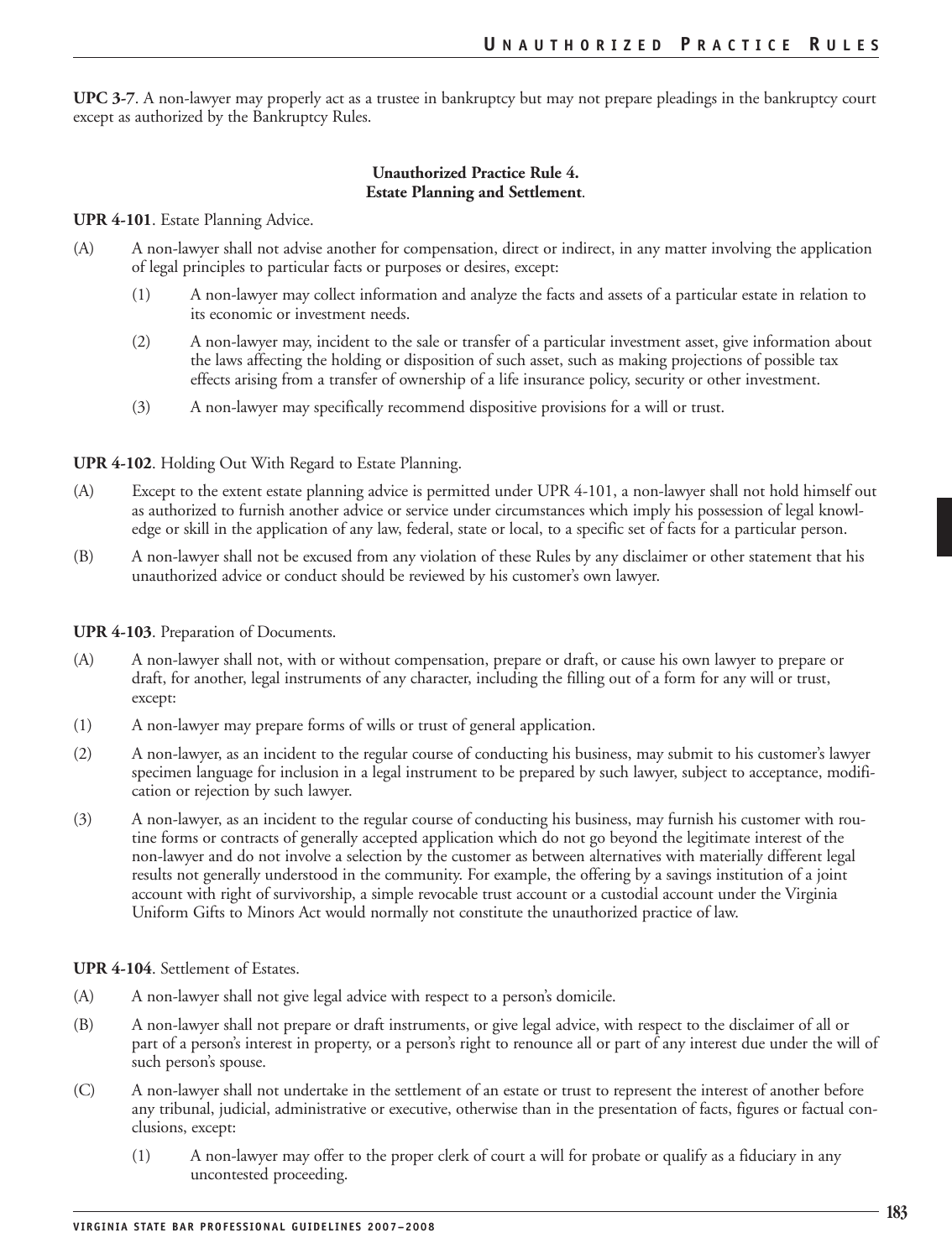- ` (2) A non-lawyer may prepare and file accountings and confer with the Commissioner of Accounts in any uncontested proceeding.
- (3) With respect to tax matters, as set forth in Unauthorized Practice Rule 5, infra.

### **Unauthorized Practice Considerations.**

**UPC 4-1**. "Estate planning," as that term is generally used and understood today, refers to the orderly arrangement of an individual's assets so as to provide most effectively for his economic needs while living, and for the personal and economic needs of those he may wish to benefit after his death. Estate planning necessarily involves, among other things, a knowledge and application of principles of the law relating to wills and descents and distribution, trusts and future interests, real and personal property, gifts, and taxation. In addition, effective postmortem estate planning requires an intimate familiarity with probate procedure and practice.

**UPC 4-2.** The proper planning of an individual's estate is often aided by the services of non-lawyers skilled in insurance, investments, accounting services, and the like. An analysis of the facts and assets of an estate in relation to its economic or investment needs, and the giving of general information as to the laws affecting the disposition of estates without any specific application thereof to a particular situation, other than mathematical computations to support a hypothetical analysis, is not the unauthorized practice of law.

**UPC 4-3**. The holding out to the public, directly or indirectly, overtly or subtly, by any non-lawyer of his willingness to give advice as to the legal consequences of a particular plan which goes beyond matters incident to the sale or transfer of a particular investment asset, such as a life insurance policy or security, in the regular course of the non-lawyer's business, or his willingness to perform legal services in the field of estate planning, is a holding out to engage in the unauthorized practice of law. A non-lawyer cannot solicit such services and then hire a lawyer to perform them. A non-lawyer consultant or adviser cannot offer the legal services of his own lawyer. Such practices are not purged or purified by an acknowledgment that the consultant or adviser is not authorized to give legal advice, or by any disclaimer or suggestion that such advice should be reviewed by the customer's own lawyer.

**UPC 4-4.** Activities geared to motivating an individual to give consideration to his estate, and to seek the advice of a lawyer of his own choosing as early as possible, preferably from the outset, with regard to the development of an overall estate plan, are in the public interest. Advice on matters of law with respect to the particular factual situation of the individual concerned, however, is the unauthorized practice of law whenever it goes beyond advice on matters incident to the sale or transfer of a particular investment asset, such as a life insurance policy or security, in the regular course of the non-lawyer's business.

**UPC 4-5.** The preparation of legal instruments such as wills, codicils and trusts by a non-lawyer for another, with or without compensation, goes beyond the area of permitted advice incident to the regular course of a non-lawyer's business. There is nothing improper, however, in the submission of suggested forms for various types of wills or trusts to lawyers for present or prospective customers of a non-lawyer. Distributing forms of separate administrative or dispositive provisions setting forth the proper name of a fiduciary, a charity or the like is not improper.

**UPC 4-6.** Selecting or filling out a form of will or trust for another is an exercise in legal judgment. As an aid to a customer's lawyer, a non-lawyer may submit to such lawyer, and only to him, specimen language for technical provisions to be included in his client's will, codicil or trust; but such non-lawyer is not entitled to hold himself out as the responsible draftsman of such provisions.

**UPC 4-7**. Advice by a non-lawyer as to the use of his "standard form trust," "plain English trust," "mini-trust," or the like constitutes the unauthorized practice of law when the provisions of such instrument go beyond the legitimate interest of the non-lawyer therein, seek to do more than the normal agency or deposit contract, or affect the legal rights of persons not parties to the contract. For example, the furnishing by a non-lawyer to his customer of a power of attorney which extends the authority of the attorney-in-fact to deal on behalf of his principal with all his principal's assets or accounts, whether or not maintained by that particular non-lawyer, goes beyond the area of that non-lawyer's legitimate interest.

**UPC 4-8.** The settlement of a decedent's estate invariably poses problems of a legal nature. Such settlement may involve the practice of law in such areas, among others, as the offering of writings for probate, the qualification of fiduciaries, the preparation of accountings, and the determination of legal rights and liabilities with respect to the assets of the estate. In administering and settling the affairs of an estate, a fiduciary is not acting primarily for himself; and the drafting of instruments and appearance at probate hearings by a non-lawyer, as contrasted to the preparation and filing of a list of heirs, inventory or accountings, whether in person or through lawyers who are salaried employees, ordinarily constitutes the unauthorized practice of law.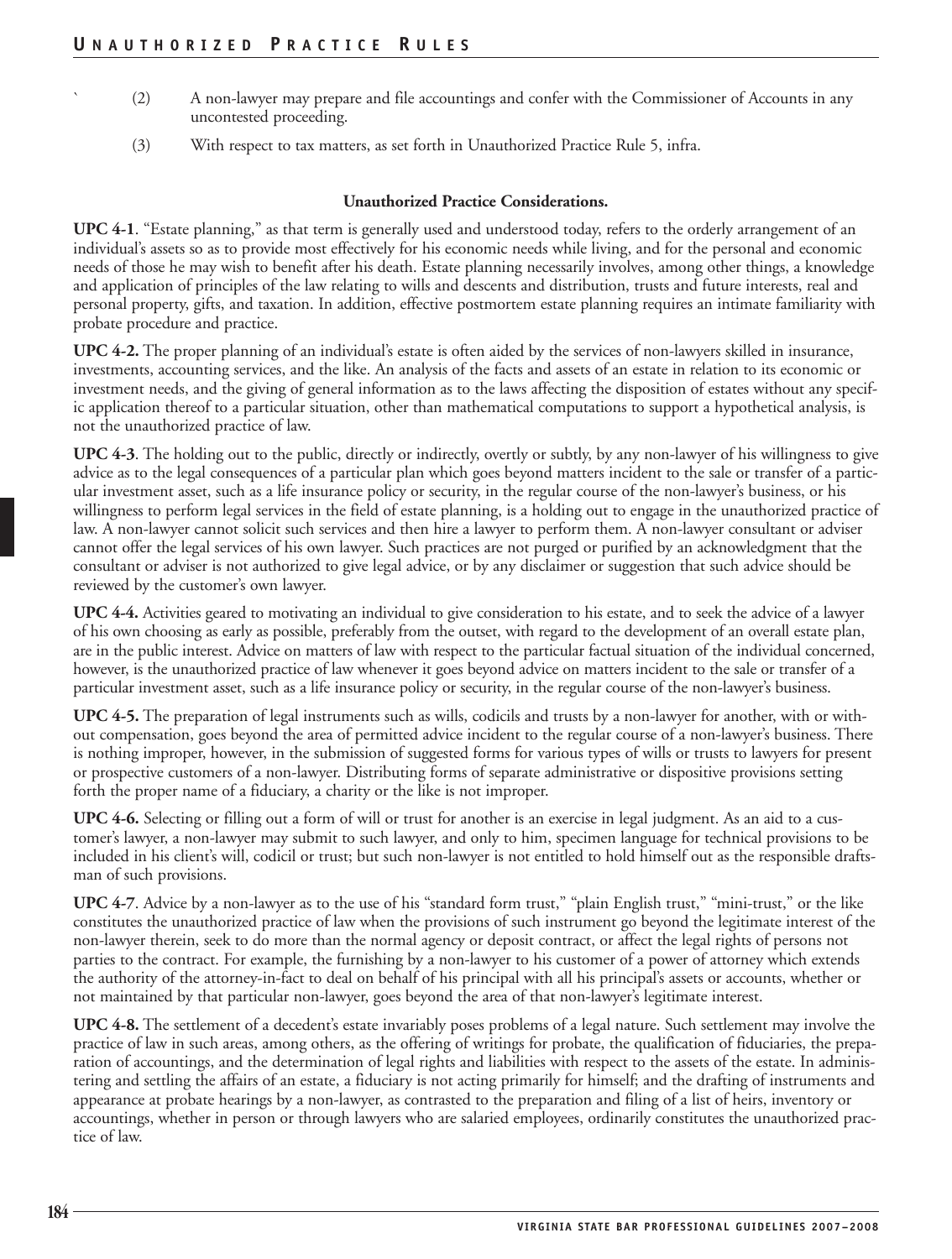## **Unauthorized Practice Rule 5. Tax Practice.**

**UPR 5-101**. Holding Out as a Tax Expert.

- (A) A non-lawyer shall not hold himself out as authorized to furnish to another advice or service under circumstances which imply his possession of legal knowledge or skill in the application of any law, federal, state or local, dealing with taxes, except:
	- (1) A non-lawyer may hold himself out as an expert in the preparation of tax returns.
	- (2) A certified public accountant or a person duly enrolled may hold himself out as authorized to practice before the Internal Revenue Service, as those terms are defined by the then applicable federal regulations and to the extent permitted therein.
	- (3) A person admitted to practice before the United States Tax Court may hold himself out as such to the extent permitted by the rules of such Court.
	- (4) As permitted by UPR 5-102.

### **UPR 5-102**. Practicing Law in Tax Matters.

- (A) A non-lawyer shall not furnish to another for compensation, direct or indirect, advice or service under circumstances which require his use of legal knowledge or skill in the application of any law, federal, state or local, dealing with taxes, except:
	- (1) A non-lawyer may prepare tax returns.
	- (2) A certified public accountant or a person duly enrolled may practice before the Internal Revenue Service, as those terms are defined by the then applicable federal regulations and the extent permitted therein.
	- (3) A non-lawyer may render such advice or service in connection with his representation of his employer or others before a tribunal, judicial, administrative, or executive, (i) in the presentation of facts, figures or factual conclusions, (ii) as authorized before the Internal Revenue Service, in (2) above, or (iii) as permitted by the rules of practice of the United States Tax Court.
	- (4) A non-lawyer may render such advice or service incident to an engagement to provide products or services which he is otherwise authorized to provide, where such advice or service arises out of the providing of such other products or services and was not the principal purpose of the engagement.
	- (5) A non-lawyer may render such advice or service to his regular employer other than in aid of such employer's unauthorized rendition of legal advice or services to another.

#### **Unauthorized Practice Considerations**.

**UPC 5-1.** Taxation affects almost every phase of modern life. The giving of tax advice necessarily involves many branches of law and requires a familiarity with many non-tax legal principles on which the tax issues depend. In addition, the legal and accounting phases of tax practice are often so interrelated and overlapping that they are difficult to distinguish.

**UPC 5-2.** The preparation of a tax return does not necessarily involve the practice of law. It may often be accomplished by one having only incidental legal knowledge.

**UPC 5-3.** A non-lawyer otherwise entitled to do so may hold himself out as a tax return preparer or as enrolled to practice before the Internal Revenue Service; but he may not hold himself out as qualified to deal with difficult and involved questions of tax law, wholly apart from any engagement to prepare tax returns or practice before the Internal Revenue Service.

**UPC 5-4.** In general, tax planning is not considered to be the unauthorized practice of law. Attempting to resolve uncertainties as to the interpretation or application of tax or general law to a particular transaction, however, involves the practice of law unless it is incidental to a tax return preparer's engagement or the regular course of conducting a licensed business, for example, an investment business, or is limited to an analysis of merely the facts and assets of an estate.

**UPC 5-5.** Only a lawyer may prepare legal instruments for others or take the necessary steps to create, amend or dissolve a partnership, corporation or other business entity. Suggesting that any such legal work should be reviewed by the taxpayer's lawyer will not cure any unauthorized practice. In general, a lawyer working for a corporation not engaged in the practice of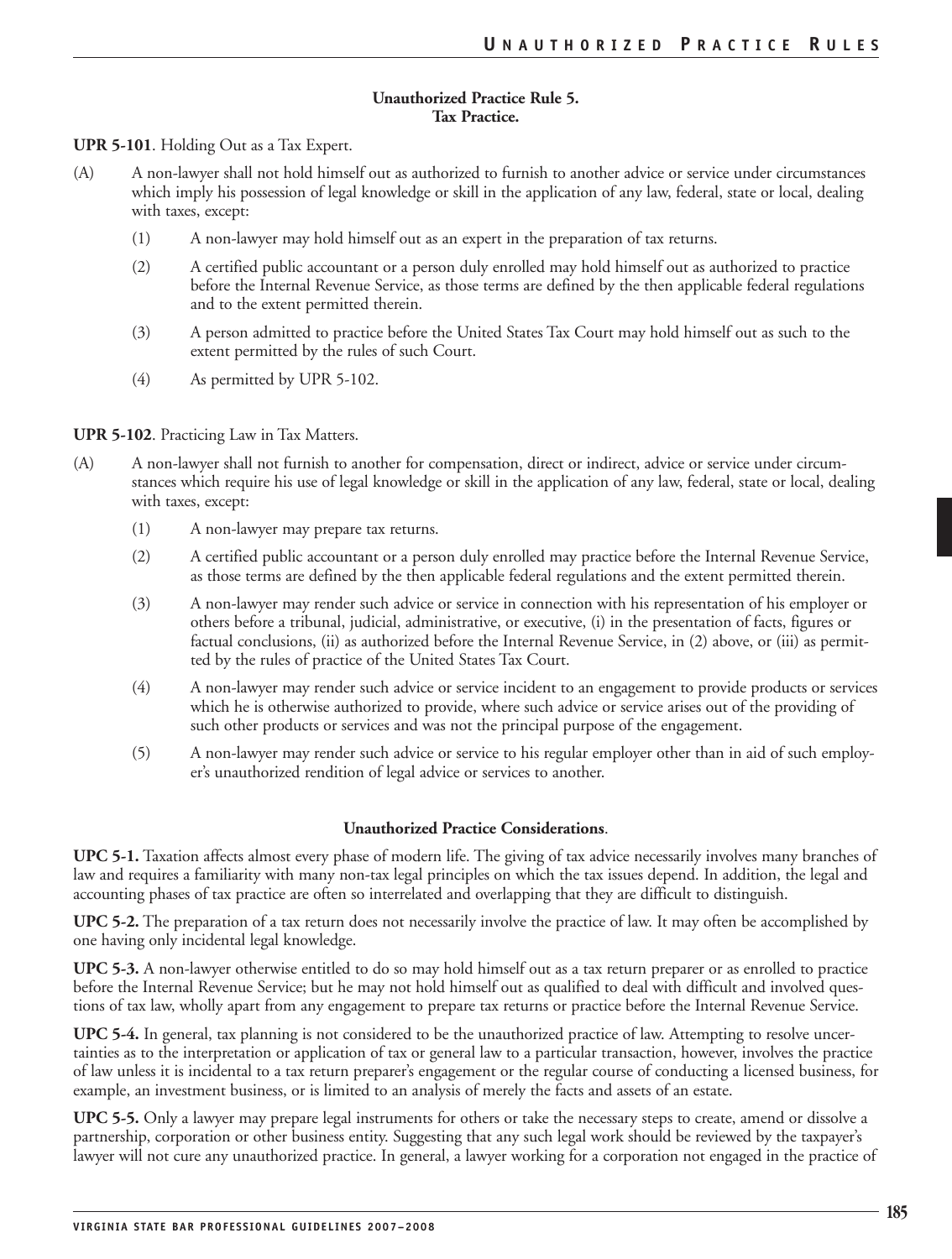law as a registered law corporation is not entitled in the course of his employment to provide such services for customers or patrons of his employer.

**UPC 5-6.** Non-lawyers authorized by statute or Treasury Department regulations to represent taxpayers may do so in accordance with the existing law, rules and regulations governing such practice.

**UPC 5-7.** When a taxpayer is being investigated for a possible criminal violation of the tax laws, he should be promptly advised to seek advice from a lawyer. The lawyer-client privilege is a unique relationship to which the taxpayer is entitled at the earliest stage of the investigation.

**UPC 5-8**. Nothing herein is intended to modify or limit the right of a certified public accountant to certify, attest or express an opinion that financial data comply with conditions established by law or contract. Certified public accountants are members of a profession regulated by law who must meet certain minimal education requirements and observe certain rules of professional conduct. As such, certified public accountants engaged in the practice of their profession are entitled to a greater degree of latitude in the resolution of issues involving overlapping legal and accounting principles.

### **Unauthorized Practice Rule 6. Real Estate Practice.**

**UPR 6-101.** Giving Legal Advice.

- (A) A non-lawyer shall not undertake for compensation, direct or indirect, to advise another in any matter involving the application of legal principles to the ownership, use, disposition or encumbrance of real estate, except that, incident to his investigation of factual matters, he may give advice to his regular employer, other than in aid of his employer's unauthorized practice of law, or to a lawyer upon request by the lawyer therefor.
- (B) A non-lawyer or lay entity may not employ a lawyer, directly or indirectly, to advise a customer in any matter involving the application of legal principles to the ownership, use, disposition or encumbrance of real estate. A non-lawyer or lay entity may, however, refer its customer to a lawyer for legal services.
- (C) If a non-lawyer or lay entity refers its customer to a lawyer for legal services involving the application of legal principles to the ownership, use, disposition or encumbrance of real estate, such a non-lawyer or lay entity shall not exercise or attempt to exercise any control over, or imply that the non-lawyer or lay entity has any right to control, the actions of the lawyer in the handling of the transaction. All decisions are to be those of the lawyer acting on behalf of his client.

**UPR 6-102.** Holding Out With Regard to Real Estate Services.

- (A) Except as specifically provided in UPR 6-101(A), a non-lawyer shall not hold himself out as authorized to furnish to another advice or service with respect to real estate transactions under circumstances which imply his possession of legal knowledge or skill in the application of any law, federal, state or local, to a specific set of facts for a particular person.
- (B) Notwithstanding any rule of this Court to the contrary, a settlement agent authorized by law to provide escrow, closing or settlement services for real estate transactions may hold himself out as authorized to provide such services in the purchase or financing of real estate in the Commonwealth of Virginia.
- (C) A non-lawyer shall not be excused from any violation of these Rules by any disclaimer, admonition to seek the advice of an attorney, or waiver by the customer.

**UPR 6-103.** Preparation of Legal Instruments.

- (A) Unless a party to the transaction, a non-lawyer shall not, with or without compensation, prepare for another legal instruments of any character affecting the title to or use of real estate.
	- (1) A non-lawyer may prepare a deed for any real estate owned by him. A non-lawyer may prepare a deed of trust or deed of trust note for any real estate owned by him or in connection with any transaction to which he is a party involving its purchase, sale, transfer or encumbrance.
	- (2) A regular employee may prepare legal instruments for use by his employer for which no separate charge shall be made. However, such employee may not assist his employer in the unauthorized practice of law.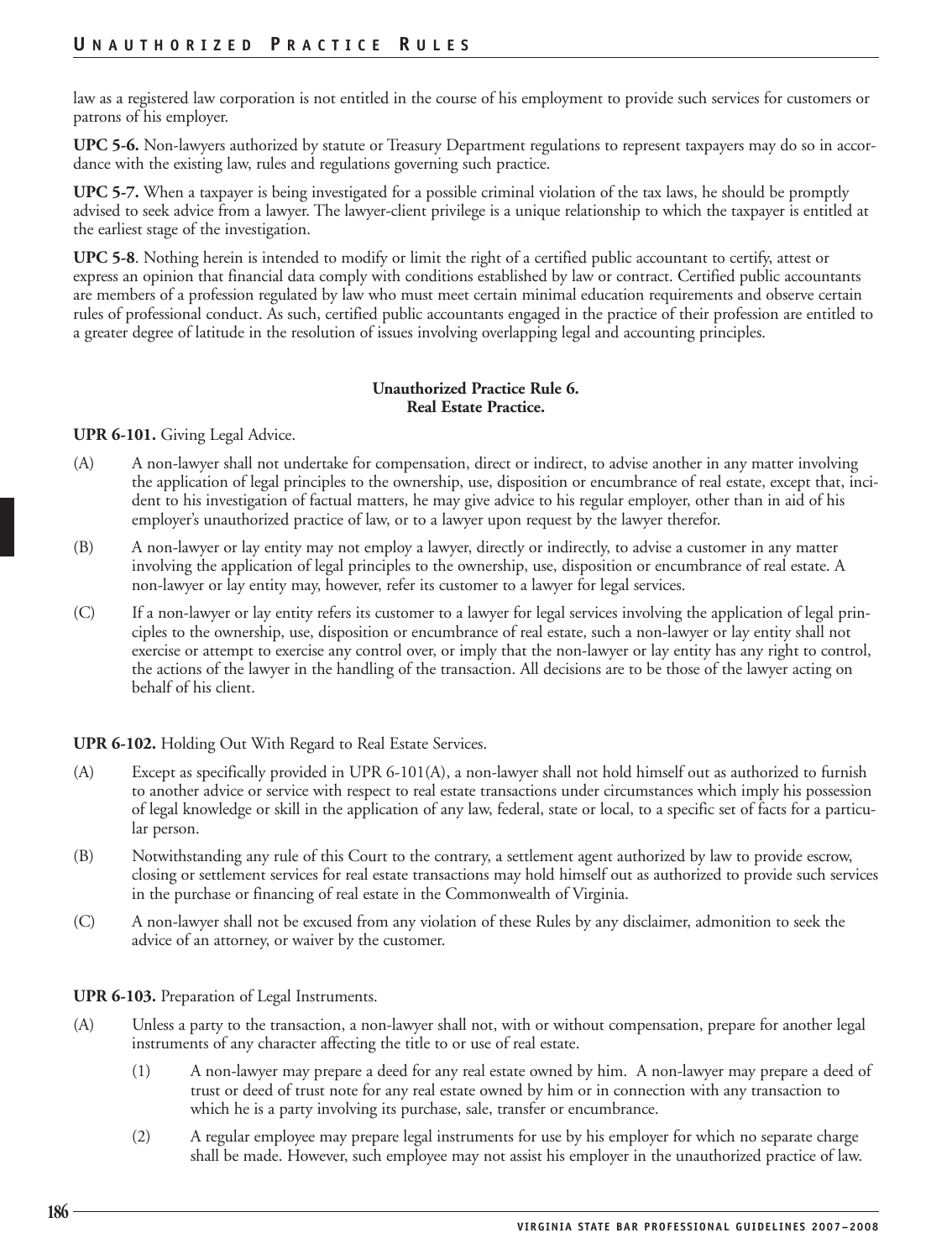- (3) A real estate agent, or his regular employee, involved in the negotiation of a transaction and incident to the regular course of conducting his licensed business, may prepare a contract of sale, exchange, option or lease with respect to such transaction, for which no separate charge shall be made.
- (4) A lending institution may in the regular course of conducting its business prepare a deed of trust or mortgage on real estate securing the payment of its loan, for which no separate charge shall be made.
- (5) A settlement agent authorized to provide escrow, closing or settlement services for real estate transactions under the Consumer Real Estate Settlement Protection Act (CRESPA), Va. Code §§ 6.1-2.19, et seq. or the Real Estate Settlement Agent Registration Act (RESARA), Va. Code §§ 6.1-2.30, et seq. or any other Virginia statute now existing or hereafter enacted may complete form documents and instruments selected by and in accordance with the instructions of the parties to the transaction.
- (B) A non-lawyer or lay entity may not employ a lawyer, directly or indirectly, for the purpose of drafting legal instruments affecting the title to or use of real estate for a customer of the non-lawyer or lay entity. A non-lawyer or lay entity may, however, refer its customer to a lawyer for legal services.

## **UPR 6-104.** Real Estate Closings.

- (A) In connection with a real estate closing, a non-lawyer shall not give legal advice to another, or prepare for or advise another in the preparation of legal instruments, for compensation, direct or indirect. A non-lawyer may:
	- (1) Act as a settlement agent if registered under and in compliance with CRESPA.
	- (2) Provide such services of a clerical or ministerial nature as may assist the parties in the settlement of a contract, commitment or other agreement with respect to the sale or encumbrance of property including administrative and clerical services as authorized under CRESPA and RESARA.
	- (3) Act as an agent or broker in connection with issuance of title insurance commitments, binders and policies.
	- (4) Perform searches of public land and related records, make abstracts of title (i.e., copy salient portions of what the public records show as distinguished from expressing an opinion on the legal consequences of such records), prepare title reports and, to the extent licensed to do so, underwrite for and prepare title insurance commitments or binders and policies.

## **UPR 6-105.** Lawyer-Client Relationship.

- (A) A real estate agent, closing agent, lender or other party interested in a real estate transaction shall not:
	- (1) Disrupt the relationship of confidence and trust which must exist between a lawyer and his client.
	- (2) Prevent a lawyer from exercising independent judgment on behalf of his client by attempting to fix the lawyer's compensation, or sharing in a percentage of his compensation, or prescribing the terms of his employment, or attempting in any way to control or direct his actions.
	- (3) Place himself between the lawyer and the owner or landlord in an attempt to act as the only conduit of information between the two, since this would prevent the establishment of the fundamental relationship of trust and direct personal responsibility which ought to exist between a lawyer and his client.

## **UPR 6-106.** Referral of Business.

- (A) A real estate agent, closing agent, lender or other party interested in a real estate transaction may refer its customer to a lawyer subject to the following:
	- (1) The customer shall first have the opportunity to select a lawyer of his own choosing.
	- (2) If the customer does not so select a lawyer, the agency shall submit a list of lawyers from which the customer may make his selection and subsequently authorize the agent to refer the representation of such customer to the lawyer so selected.
	- (3) The lawyer shall be free at all times to communicate directly with such customer, now his client; and, upon receipt of the initial referral, as well as upon the receipt of any subsequent business unacceptable to the lawyer on the basis of the prior fee arrangement, the lawyer shall communicate with his client for the purpose of establishing the fee arrangement, in which arrangement the agent shall not participate.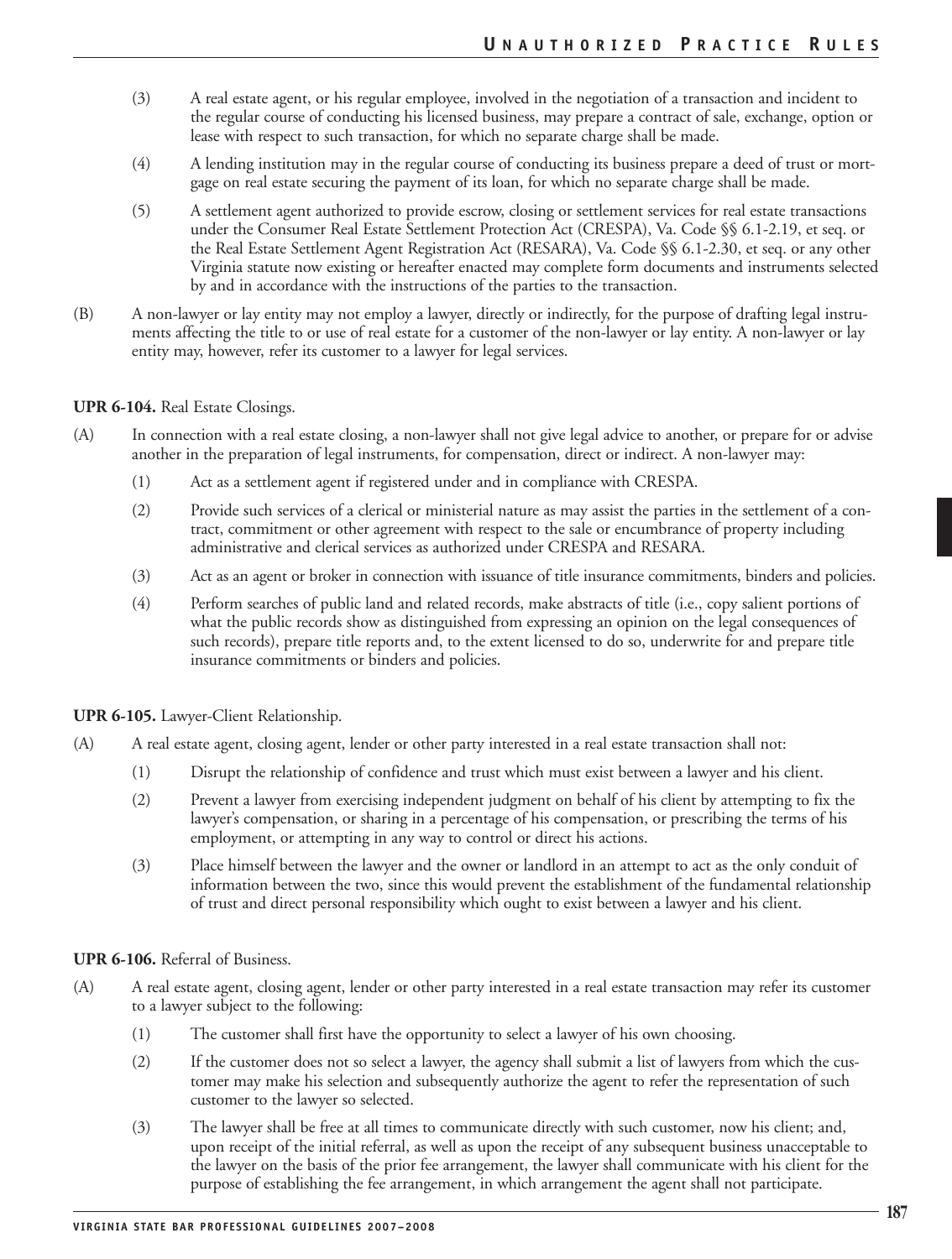(B) A real estate agent, closing agent, lender or other party interested in a real estate transaction shall not exercise or attempt to exercise any control over or imply that he has any right to control the actions of the lawyer in the handling of the transaction. All decisions are to be those of the lawyer acting on behalf of his client.

## **Unauthorized Practice Considerations.**

**UPC 6-1.** A non-lawyer may not express to any person, an opinion as to the validity or legal status of title to real estate or as to the legal effect of anything found in the chain of title such as, for example, a suit, will, judgment, release deed or extension agreement or as to the effect on title of matters not necessarily appearing of record such as, for example, adverse possession, the statute of limitations, or the disabilities of parties. A lawyer employed by a lay agency to render services for others is restricted to the doing of acts in the course of his employment that a non-lawyer can lawfully do. Nothing herein shall be construed to impair the right to practice of duly licensed house counsel, see Unauthorized Practice Rule 1, Practice Before Tribunals; or to impair rights guaranteed by the Constitution; or to impair the rights of a subscriber under a legal services plan licensed under Chapter 23 of Title 38.2 of the Code of Virginia.

**UPC 6-2.** A non-lawyer may not hold out to the public, directly or indirectly, his willingness to give legal advice or perform legal services, nor solicit such services and then hire a lawyer to perform them. Such practices are not validated by an acknowledgment that the non-lawyer is not authorized to give legal advice, or by any disclaimer or suggestion that such advice should be reviewed by the customer's own lawyer. A settlement agent registered under and in compliance with CRESPA or RESARA, may hold himself or herself out as providing escrow, closing or settlement services in the purchase or financing of real estate in the Commonwealth of Virginia.

**UPC 6-3.** A non-lawyer may compile and report factual information as disclosed by the public records, sometimes referred to as making an abstract of title; but he may not express an opinion or issue a certificate as to the legal consequences of what his investigation of the public records may show. Incident to his investigation of the facts, an abstracter may give to his regular employer or, upon request, to a lawyer his opinion as to the status of legal title as disclosed by his investigation; but neither he nor his employer, unless a lawyer or registered law corporation, may give a certificate of title or opinion to a third party, or otherwise hold themselves out as possessing legal knowledge or skill.

**UPC 6-4.** The drawing or preparation of deeds, deeds of trust, mortgages, deeds of release, and other instruments affecting title to real estate requires the possession and use of legal knowledge and skill. Such instruments are extraordinary contracts and muniments of title to real estate. This is nonetheless true where a form of deed or deed of trust prepared by a lawyer may be followed or filled in, and whether the instrument is deemed simple or complex. Legal knowledge and skill are required, in any event, in the selection and completion of the proper form to fit the facts of the particular case. Notwithstanding the foregoing, a settlement agent registered under and in compliance with CRESPA may complete form documents and instruments selected by and in accordance with the instructions of the parties to the transaction. However, a non-lawyer settlement agent may not draft the deed or deed of trust or select the form of the deed or deed of trust to be used for a particular transaction.

**UPC 6-5.** An individual, if he chooses to do so, may draw or attempt to draw legal instruments for himself or affecting his property. A corporation acting through its employees may do the same with respect to its own property.

**UPC 6-6.** A non-lawyer licensed real estate agent may, pursuant to Virginia Code § 54.1-2101.1, prepare for another contracts incident to the regular course of conducting a licensed real estate business. Whether in a particular case the preparation of a contract by a non-lawyer is incident to the regular course of conducting such licensed business must, of necessity, be determined on the facts of that particular case. Preparation, in this context, includes not only the drafting of a form but also the filling in of a previously prepared form. In making such a determination, the following facts, not necessarily listed in the order of their importance, are among those which should be considered:

- A. Whether the preparer is a party to the contract;
- B. Whether the object to be accomplished by the contract is essential to the regular conduct of the real estate business of the preparer or merely ancillary thereto or an indirect by-product;
- C. Whether a separate charge is made for preparation of the contract;
- D. Whether the implication of legal knowledge and skill on the part of the drafter is minimal;
- E. Whether the reliance on such service as a legal service is minimal;
- F. The extent to which the licensed purpose of the business would be frustrated if preparation of the contract were not permitted;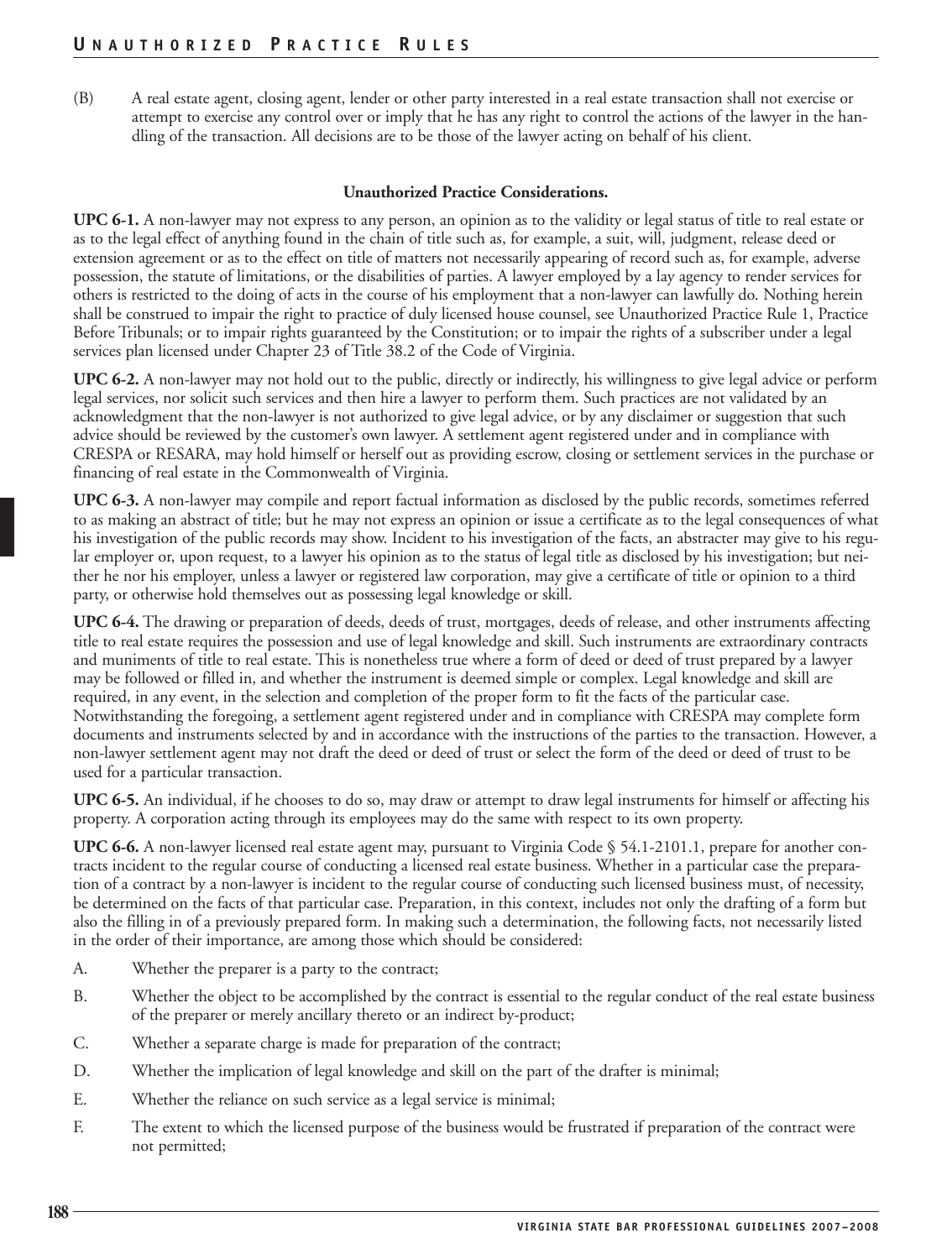- G. The likelihood that legal advice will in fact be given by a non-lawyer, in connection with the execution of the contract by the parties;
- H. The extent to which preparation of the contract by a non-lawyer reduces costs, saves time and avoids inconvenience to the parties; and
- I. The custom and practice in the industry.

**UPC 6-7.** In connection with a real estate closing, a non-lawyer settlement agent may not give legal advice to another, or prepare for or advise another in the preparation of legal instruments, for compensation, direct or indirect. A non-lawyer may, however:

- A. Order a survey, but not give an opinion as to the adequacy of such survey or with respect to matters reflected therein.
- B. Obtain copies of leases, easements, restrictions, building codes, zoning ordinances and the like, but not give an opinion as to the legal effects thereof or any party's legal obligation to comply therewith.
- C. Order termite or other inspections, but not give an opinion as to a party's legal obligations with respect thereto.
- D. Ascertain the status of utility services and assist in their transfer, but not give advice as to a party's legal obligation with respect thereto.
- E. Arrange for the issuance of casualty insurance coverage, as requested by a party in interest.
- F. Provide lien payoff figures as asserted by the lienholder, but not give advice as to a party's legal obligation to pay the amount claimed.
- G. Make mathematical computations involving the proration of taxes, insurance, rents, interest and the like in accordance with the terms of the contract or local custom.
- H. Obtain lien waivers from mechanics or materialmen in form acceptable to the party in interest.
- I. Prepare settlement statements and complete form documents and instruments selected by and in accordance with the instructions of the parties to the transaction and prepare settlement statements, such as the HUD-1, and other form documents such as the Owner's /Seller's Affidavit, Notice of Availability(of Owner's Title Insurance), and tax reporting forms including FIRPTA, Form 1099, VA R-5, and VA R-5E.
- J. Receive and disburse settlement funds, and serve as escrow agent, to the extent licensed to do so.
- K. Prepare receipts and certificates of satisfaction, but not deeds, deeds of trust, deeds of trust notes, or deeds of release.
- L. Create or prepare a title abstract or title report, and to the extent licensed to do so, underwrite for and prepare title insurance commitments or binders and policies.

The foregoing list of examples would not be considered to be the unauthorized practice of law; it is intended only to provide guidance and is thus non-exclusive.

**UPC 6-8.** While a lay agency may recommend to its customers the employment of a lawyer, the lawyer so employed should in all matters be employed, controlled and paid by his client, the customer. The lay agency may refer its customer to a lawyer and may consult with that lawyer or any other lawyer engaged by its customer. The lawyer, however, owes his undivided loyalty to his client, the customer, and not to the lay agency, and should be especially sensitive in real estate transactions to the ethical constraints governing conflicts of interest. To the extent the lawyer considers the lay agency to be his client and, in the preparation of legal instruments for the lay agency, he knows, or should know, that the lay agency intends to use such legal instruments in the closing of a real estate transaction for another, such lawyer is aiding such lay agency in the unauthorized practice of law. A lawyer may, however, in representing his or her lay agency client, advise the lay agency as to compliance with applicable law including the legal sufficiency and accuracy of legal documents or instruments. A direct and personal lawyer-client relationship must be established and preserved at all times; otherwise, through its own lawyer, such lay agency becomes engaged in the business of providing legal services to others.

**UPC 6-9.** If legal advice is requested by a party, the non-lawyer settlement agent should take care to refer the party to a lawyer. Defining what is legal advice is difficult; however, a non-lawyer acting as a settlement agent is engaged in the unauthorized practice of law if he or she:

A. Recommends or urges a course of action to a party to the transaction under circumstances which require the exercise of legal judgment;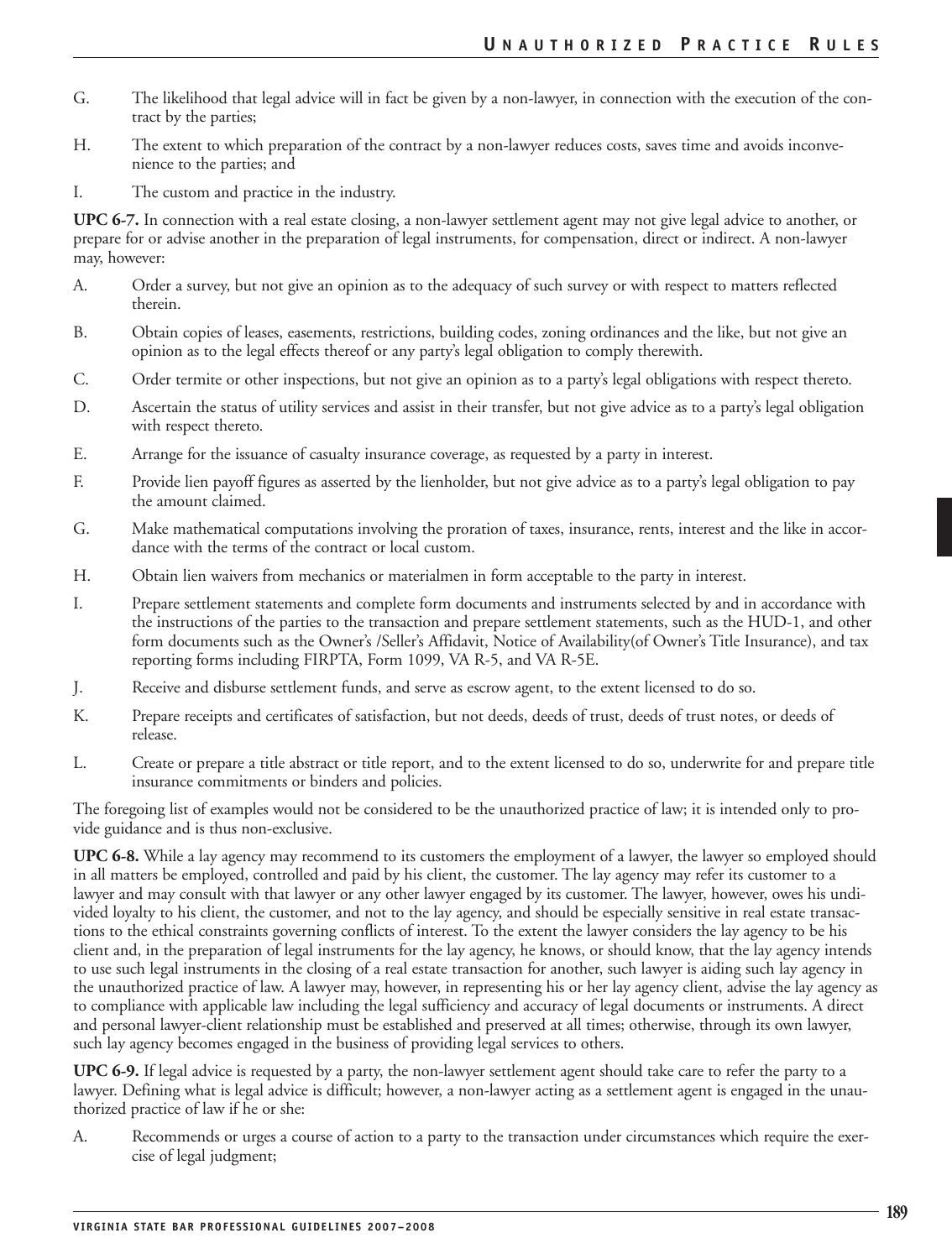- B. Drafts a legal instrument for a party to the transaction, other than completing form documents selected by and in accordance with the instructions of the parties to the transaction; or selects or assists a party in selecting a form document, if such selection or assistance requires the exercise of legal judgment;
- C. Assists a party to the transaction in the completion of a legal document, other than a form document selected by and in accordance with the instruction of the parties, if such assistance requires the exercise of legal judgment;
- D. Advises or instructs a party to the transaction of which way to take title to the property or the legal consequences of taking title in a particular manner, except that providing a description of the various tenancies recognized under Virginia law shall be permitted;
- E. Attempts to settle or resolve a dispute between the parties to the transaction which requires the exercise of legal judgment to a particular situation;
- F. Explains the legal effect of an item reported as an exception in a title commitment except as necessary to underwrite a policy of insurance and except that a licensed title insurer, agency or agent may explain an underwriting decision to an insured or prospective insured including providing the reason for such decision;
- G. Provides a legal opinion in response to inquiries regarding rights and obligations under legal documents provided that a layman's description of the purpose or intent of a document shall not constitute a legal opinion.

The foregoing list of examples considered to be the unauthorized practice of law is intended only to provide guidance and is thus non-exclusive.

## **Unauthorized Practice Rule 7. Title Insurance.**

**UPR 7-101**. Title Insurance Practice.

- (A) A title insurance company, through its employees, agents or other representatives acting as such, shall not give legal advice or express an opinion to any person other than, upon request, to a lawyer, as to the status or marketability of title to real property in Virginia, or as to the legal effect of documents comprising the chain of title or matters revealed by a title search or examination.
- (B) A title insurance commitment, binder or policy, or any of the provisions thereof, shall not be held out, directly or indirectly, by any person as constituting the equivalent of, or as tantamount to, a legal opinion based upon an examination of title.
- (C) A title insurance company may in the regular course of conducting its business, issue directly to an insured or prospective insured its title insurance commitments, binders and policies, as otherwise permitted by law.
- (D) A title insurance company, its employees, agents and other representatives are subject in all respects to the Rules set forth in Unauthorized Practice Rule 6, Real Estate Practice.

## **Unauthorized Practice Considerations.**

**UPC 7-1.** Title insurance is insurance indemnifying the insured from loss if the status of title on a certain date is other than as stated in the policy, subject to the exclusions and exceptions from coverage set out in the policy.

**UPC 7-2.** The abstracting of title to real property located in Virginia by a non-lawyer from public records does not, standing alone, constitute the practice of law; but the interpretation of the meaning of documents comprising and affecting the chain of title, and the concepts attendant thereto, require a knowledge of statutes, general law in the field, and judicial decisions not generally possessed by non-lawyers. It is not improper, however, for an employee of a title insurance company to search the title records and report his findings to his employer, and express his conclusions to his employer or, upon request, to a lawyer as to which liens, encumbrances and the like relate to or affect the status of a particular title.

**UPC 7-3.** Although legal knowledge and skill may be utilized in the preparation and issuance of a title insurance policy, this does not make such policy a legal opinion. The policy is one of indemnity against loss issued in the regular course of its business by a title insurance company subject to inspection, supervision and regulation by the State Corporation Commission of Virginia.

**UPC 7-4.** If an employee, agent or other representative of a title insurance company attempts to advise another, other than such company or, upon request, a lawyer, on the legal effect of matters affecting the chain of title to real estate located in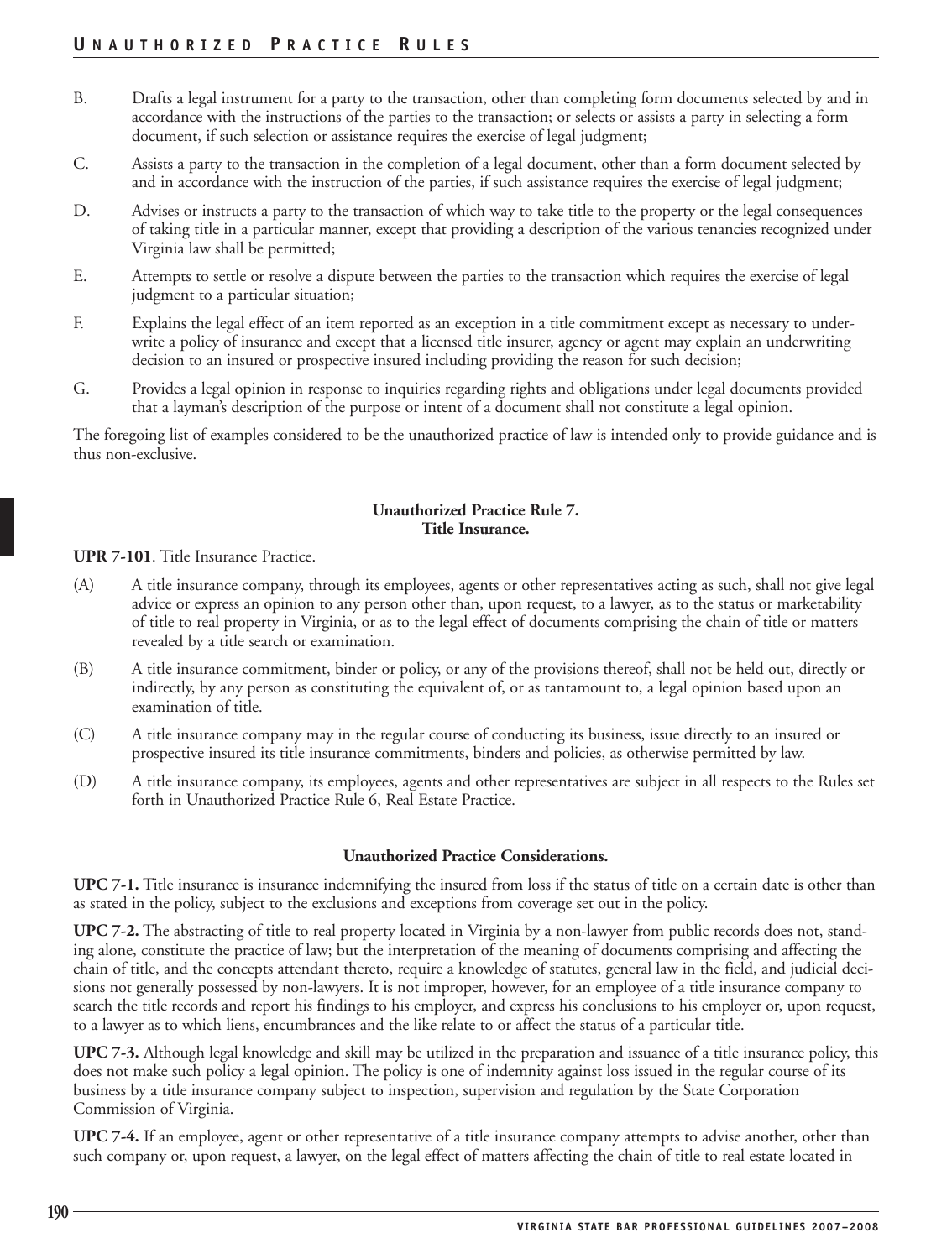Virginia and the concepts attendant thereto, he then engages in the unauthorized practice of law since he would be furnishing to another advice or service under circumstances which imply his possession and use of legal knowledge and skill.

## **Unauthorized Practice Rule 8. Trade Associations.**

#### **UPR 8-101**. Giving Legal Advice.

- (A) A trade association shall not give legal advice or provide legal services to its members, directly or through its employed or retained lawyer, except that a trade association may:
	- (1) Distribute to its members any legal opinion rendered to the trade association by its lawyer on a matter which affects or may affect the general membership of the association.
	- (2) Appear through its lawyer as an intervenor or amicus curiae in any case involving a member, to the extent otherwise permitted by the court.
	- (3) Refer one or more of its members to its lawyer with respect to any legal matter so long as such lawyer is recognized throughout by all concerned as representing solely the interest of such member or members, free of control by or interference from the trade association.
	- (4) Solicit the comments of its members on proposed legislation or regulations drafted by its lawyer which affect or may affect the general membership of the association.
	- (5) Provide legal advice and the services of its lawyer to one or more of its members preliminary to and in connection with any matter that may seek to:
		- (a) Further the political goals of the association;
		- (b) Obtain meaningful access to the courts; or
		- (c) Vindicate civil liberties guaranteed by the Constitutions of Virginia or the United States.

**UPR 8-102**. Holding Out With Regard to Legal Services.

(A) Except to the extent legal advice or services are permitted to be provided under UPR 8-101, a trade association shall not hold itself out as authorized to furnish its members legal advice or services.

**UPR 8-103**. Attorney-Client Relationship.

- (A) A trade association shall not:
	- (1) Disrupt the relationship of confidence and trust which must exist between a lawyer and his client.
	- (2) Prevent a lawyer from exercising independent judgment on behalf of his client by attempting to fix the lawyer's compensation, or sharing in a percentage of his compensation, or prescribing the terms of his employment, or attempting in any way to control or direct his actions, except that in matters of collective interest a trade association may negotiate on behalf of its members with respect to the legal fees to be charged.
	- (3) Place itself between the lawyer and the member in an attempt to act as the only conduit of information between the two, since this would prevent the establishment of the fundamental relationship of trust and direct personal responsibility which ought to exist between a lawyer and his client.

#### **UPR 8-104**. Referral of Business.

- (A) A trade association may refer its member to a lawyer subject to the following:
	- (1) The member shall first have the opportunity to select a lawyer of his own choosing.
	- (2) If the member does not so select a lawyer, the trade association shall submit a list of lawyers from which the member may make his selection, which list may include the customary fee of each lawyer on the list.
	- (3) The lawyer shall be free at all times to communicate directly with such member, now his client; and upon receipt of the initial referral, as well as upon the receipt of any subsequent business unacceptable to the lawyer on the basis of the prior fee arrangement, the lawyer shall communicate with his client for the purpose of establishing the fee arrangement, in which arrangement the trade association, in pursuit of its associational goals, may participate as a negotiator or contributor, or both.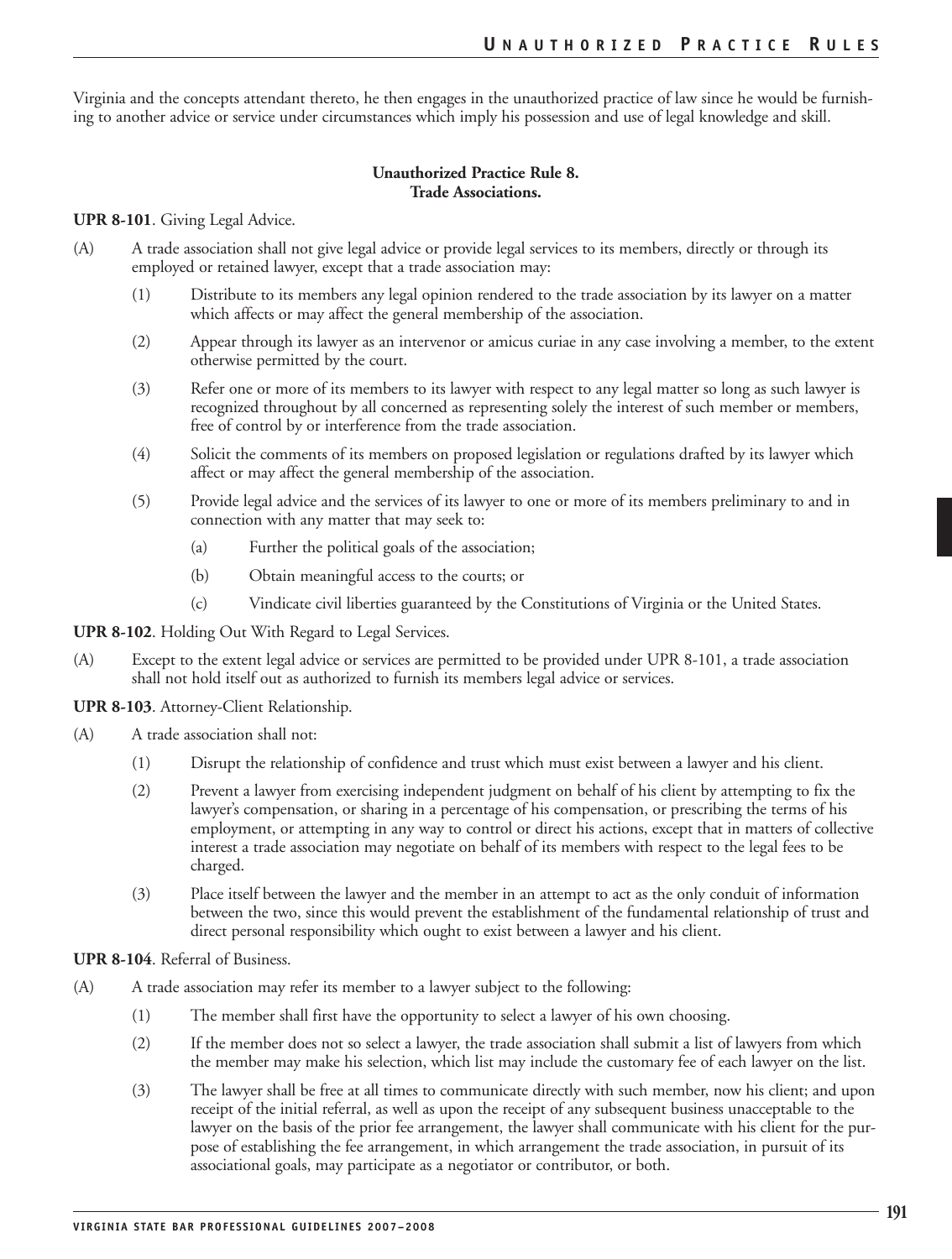(B) A trade association shall not exercise or attempt to exercise any control or imply that it has any right to control the action of the lawyer in the handling of the transaction. All decisions are to be those of the lawyer acting on behalf of his client.

### **Unauthorized Practice Considerations**.

**UPC 8-1**. The term "trade association" as used herein means a nonprofit organization formed for the principal purpose of furthering the common business or professional interest of its members. Any organization that qualifies as a business league or chamber of commerce under Section 501(c)(6) of the Internal Revenue Code shall be presumed to be a trade association for purposes of this Rule. The conduct of a prepaid legal services plan is not to be considered governed by this Rule.

**UPC 8-2.** A trade association may recommend to its members the services of a lawyer. A trade association should not interfere with the personal lawyerclient relationship that should exist between a member and such member's own lawyer.

**UPC 8-3**. If a trade association offers to provide or provides its members with the services of a lawyer subject to the trade association's direction and control, it is engaged in the unauthorized practice of law unless such services seek to further the political or ideological goals of their associational activity. For example, a trade association may provide its members with its views, including the legal opinions of its employed or retained lawyer, on legislative, administrative and judicial developments or other matters of general interest to some or all of its members, but may not advise, or hold itself out as permitted to advise, an individual member as to the application of a statute, regulation or decision to such member's particular set of facts, unless such advice is incident to or part of the association's collective activity undertaken to obtain meaningful access to the courts or other fundamental rights within the protection of Article I, Section 12 of the Virginia Constitution or the First Amendment to the United States Constitution.

**UPC 8-4.** Incident to his normal duties as a lobbyist or otherwise, a non-lawyer representative of a trade association may discuss with a member of the trade association the possible application of a proposed or enacted statute, regulation or decision to a particular set of facts; provided that such discussion does not constitute the giving of legal advice.

#### **Unauthorized Practice Rule 9. Administrative Agency Practice.**

**UPR 9-101**. Holding Out as an Expert.

- (A) A non-lawyer shall not hold himself out as authorized to furnish to another advice or service under circumstances which imply his possession of legal knowledge or skill in the application of any law, federal, state or local, or administrative regulation or ruling applicable thereto, except that a person admitted to practice by an administrative agency may hold himself out as such to the extent permitted by such agency as long as he does not misrepresent the scope of his practice authorized by such agency.
- (B) A person duly licensed or authorized to practice law in another state or before any administrative agency shall not use the descriptive term "law office" or its equivalent on any signs or listings in Virginia, unless he is an employee or member of a firm with one or more lawyers duly licensed to practice law in Virginia.

**UPR 9-102**. Agency Practice.

- (A) A non-lawyer shall not furnish to another for compensation, direct or indirect, advice or service under circumstances which require his use of legal knowledge or skill in the application of any law, federal, state or local, or administrative regulation or ruling applicable thereto, except:
	- (1) As an employee to his regular employer.
	- (2) As permitted by the rules of such agency and reasonably within the scope of his practice authorized by such agency.
- (B) A non-lawyer shall not undertake, with or without compensation, to prepare for another legal instruments of any character incident to his practice before an administrative agency, except:
	- (1) As an employee for his regular employer.
	- (2) In the regular course and reasonably within the scope of his practice authorized by such agency.
- (C) As to representing the interest of another before an administrative tribunal, see Unauthorized Practice Rule 1, Practice Before Tribunals.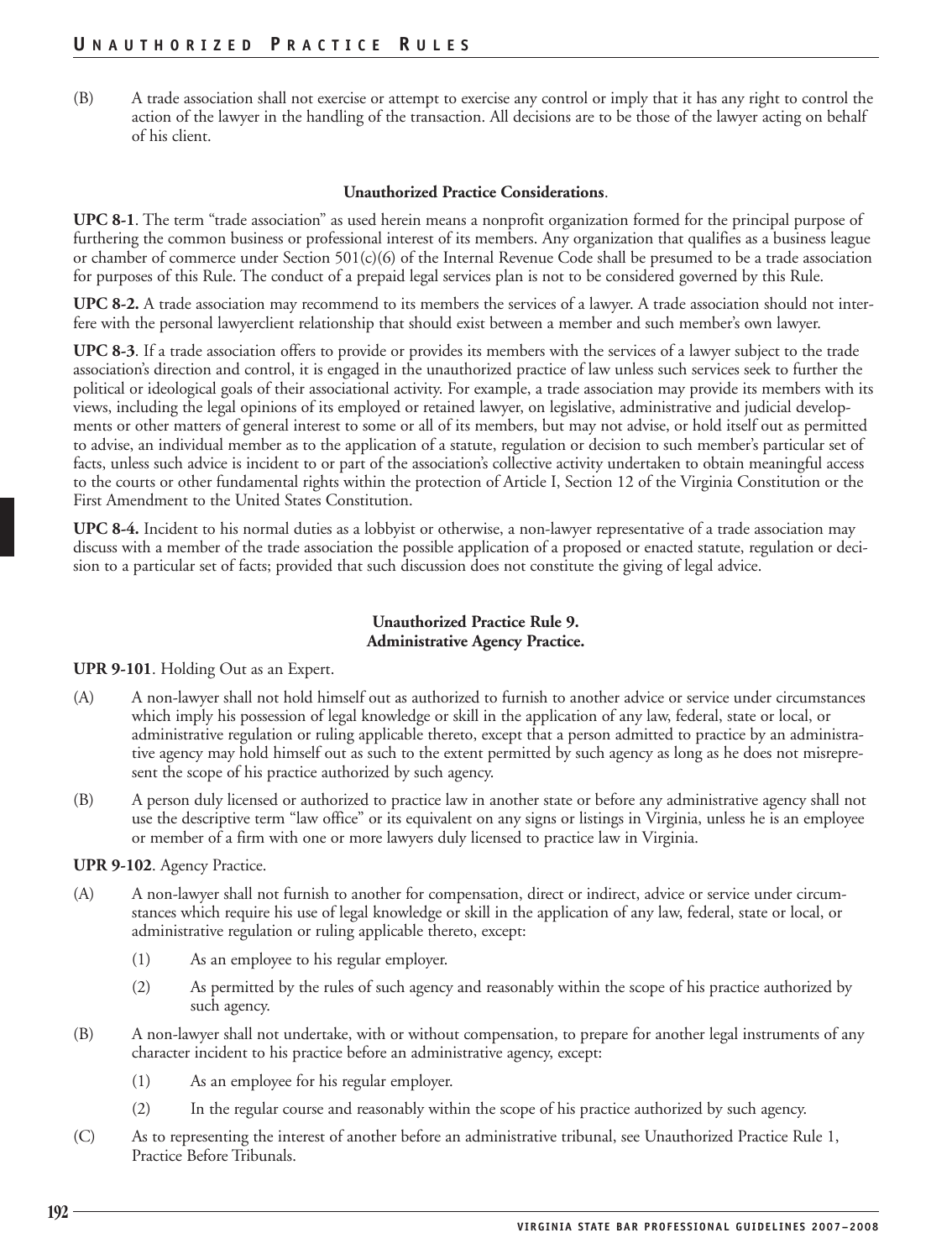**UPR 9-103.** Immigration Practice.

- (A) The preceding provisions of UPR 9 also apply to unauthorized non-lawyers who represent persons, with or without compensation, before federal administrative agencies in connection with petitions or applications for benefits under the Immigration and Nationality Act and other federal immigration and nationality statutes and regulations.
- (B) For purposes of UPR 9-103(A):
	- (1) "Unauthorized" means unable to show specific authorization by the appropriate federal agency to practice before it. With respect to matters before the Immigration and Naturalization Service, this means unable to show recognition as an authorized non-lawyer representative pursuant to 8 CFR Part 292, to wit: providing for representation by law students, law graduates not yet admitted to the bar, "reputable individuals" appearing without direct or indirect remuneration, accredited representatives, accredited officials, and certain attorneys residing outside the United States.
	- (2) "Represent" means to engage in "practice" or "preparation" as those terms are defined, respectively, in 8 CFR <sup>"</sup>1.1(i) and (k), to wit: "practice" means the act or acts of any person appearing in any case, either in person or through the preparation or filing of any brief or other document, paper, application, or petition on behalf of another person or client before or with the Service . . . ;"preparation" means the study of the facts of a case and the applicable laws, coupled with the giving of advice and auxiliary activities, including the incidental preparation of papers, but does not include the lawful functions of a notary public or service consisting solely of assistance in the completion of blank spaces on printed Service forms by one whose remuneration, if any, is nominal and who does not hold himself out as qualified in legal matters or in immigration and naturalization procedure or as 8 CFR Part 292 may be amended from time to time.
- (C) The provisions of (A) and (B) above are not intended to prohibit an unauthorized non-lawyer from assisting an individual in the completion of forms which had been personally selected by the individual, to the extent that such assistance involves only the taking and transcription of dictation or the translation of such dictation into English. However, the referenced provisions are intended to prohibit such an unauthorized non-lawyer from selecting specific forms for completion or from advising the individual as to which forms are appropriate for completion and submission to the Service provided such activities require the use of legal knowledge and skill.

#### **Unauthorized Practice Considerations**.

**UPC 9-1**. Representing another before an administrative agency normally constitutes the practice of law.

**UPC 9-2.** Regulation of the practice of law before federal administrative agencies is the responsibility of Congress. When Congress grants authority to an agency to prescribe regulations governing the recognition and conduct of a person representing the interest of another before such agency, the State is preempted from enforcing its own rules of practice while such person is acting reasonably within the scope of the practice authorized by the agency. As to rules of practice before Virginia administrative agencies, see Unauthorized Practice Rule 1, Practice Before Tribunals.

**UPC 9-3.** Normally, a person authorized to practice before an administrative agency may give advice to others informing them of their rights and obligations as to matters pending before, to be presented to or otherwise within the jurisdiction of such agency; prepare applications, exhibits and other documents as required by such agency in the submission of matters to it and in the performance of its regulatory functions; appear before such agency at any hearing, formal or informal, within Virginia and, as otherwise permitted by such agency, represent the interests of others before such agency, including filing motions and briefs, cross-examining witnesses, and making oral arguments as to matters of law; and hold himself out as qualified to perform such services before such agency within the scope of his agency license.

**UPC 9-4**. A person authorized to practice before an administrative agency may not prepare for another, not his regular employer, legal instruments not reasonably within the scope of his agency practice. For example, the preparation of a lease or contract to be approved by an administrative agency may facially appear to be incident to the regular course of conducting an approved agency practice; but such a document normally creates substantive rights and obligations for the parties under state law, and to prepare such documents and give advice concerning their significance beyond their compliance with federal law or regulations may constitute the unauthorized practice of law.

**UPC 9-5**. The privilege of practicing before most federal administrative agencies is not restricted to lawyers. The federal Administrative Procedure Act grants to an individual who is a member in good standing of the bar of the highest court of any state an initial right to represent others before any federal agency; but if such person is not duly licensed or authorized to practice law in Virginia or has not obtained the requisite revenue license required by Section 58.1-3700 of the Code of Virginia, he is subject to the same rules as a non-lawyer when his activities in Virginia extend beyond the scope of the practice authorized by the federal agency.